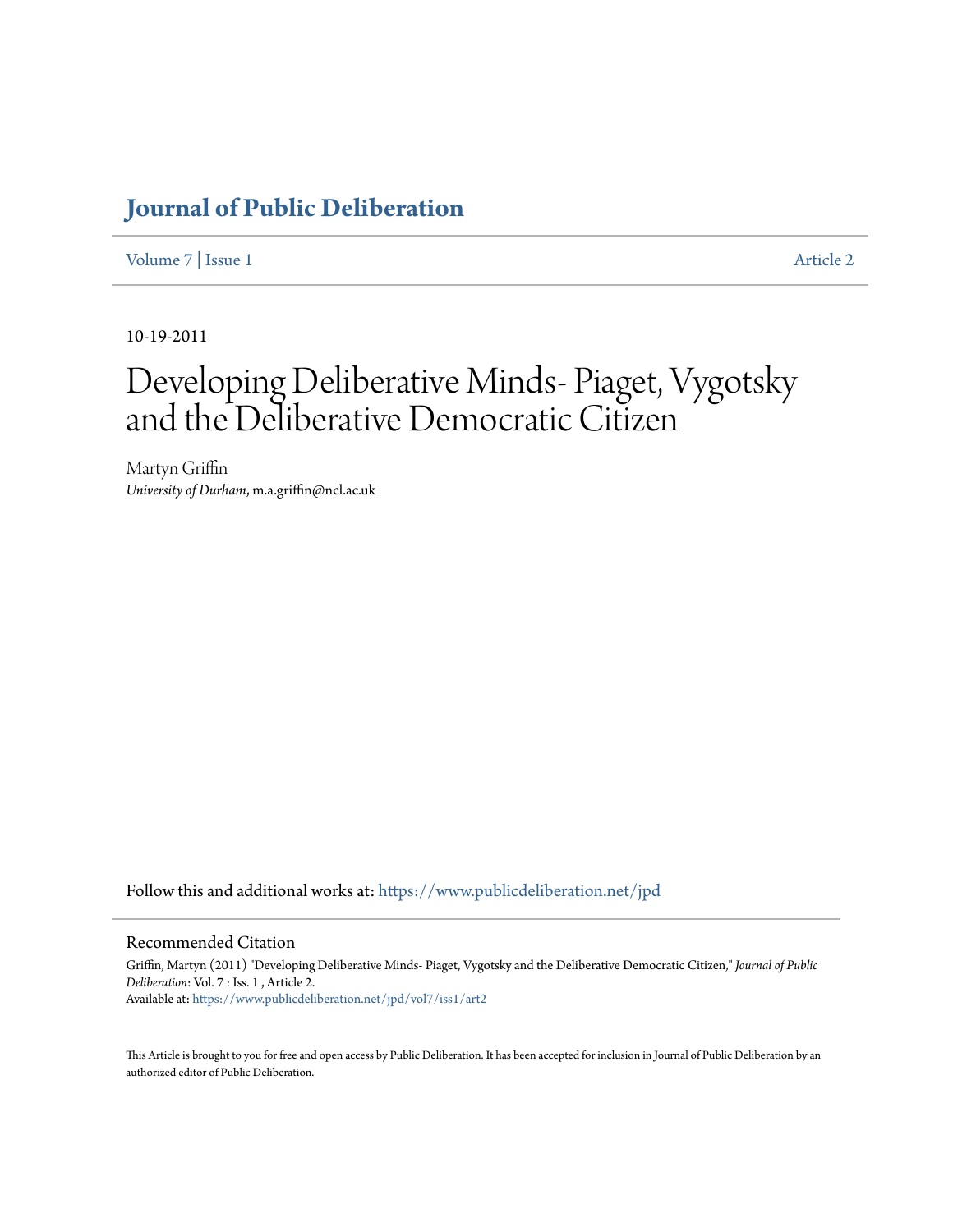## Developing Deliberative Minds- Piaget, Vygotsky and the Deliberative Democratic Citizen

## **Abstract**

The Piagetian account of development has been extremely influential in the deliberative democracy literature. It has been either explicitly or implicitly assumed by the majority of theorists working in this area. It encourages deliberative democrats to make at least four key assumptions about the development of deliberative citizens and their capacities. Firstly, that development is an *organic* process. Secondly, that it is a *universal* process. Thirdly, that it is an *evolutionary* or stage-centric process. And finally, that it is a process which is best encouraged through *facilitative* teaching methods. In this paper I will suggest that this Piagetian influence on deliberative democracy is not as positive as it is often assumed to be. It encourages a laissez faire attitude to development and does not properly explain how we can create deliberative citizens with a wide range of deliberative capacities. However, there is an alternative account of development which I believe offers a much stronger basis for the development of deliberative citizens. It was originally proposed by Piaget's great rival, the Soviet developmental psychologist Lev Vygotsky. He provides four corresponding ideas about development that could also be applied to the development of deliberative citizens. Firstly, development is primarily a *cultural* process. Secondly it is *contextual* process. Thirdly, it is a *revolutionary* or crisis ridden process. And finally, it is a process which is best encouraged through direct and *mediatory* educational techniques. In this paper I will show how this alternative developmental perspective can provide a much stronger foundation for the cultivation of deliberative minds.

## **Keywords**

Deliberative Democracy, Development, Education, Competence, Piaget, Vygotsky

### **Acknowledgements**

I would like to thank Derek Bell and Peter Jones for their detailed comments and discussions on previous drafts of this paper. I am also thankful to Graham Long, Ian O' Flynn, Albert Weale and two anonymous reviewers for their helpful comments which also forced me to think harder about the content and purpose of the paper.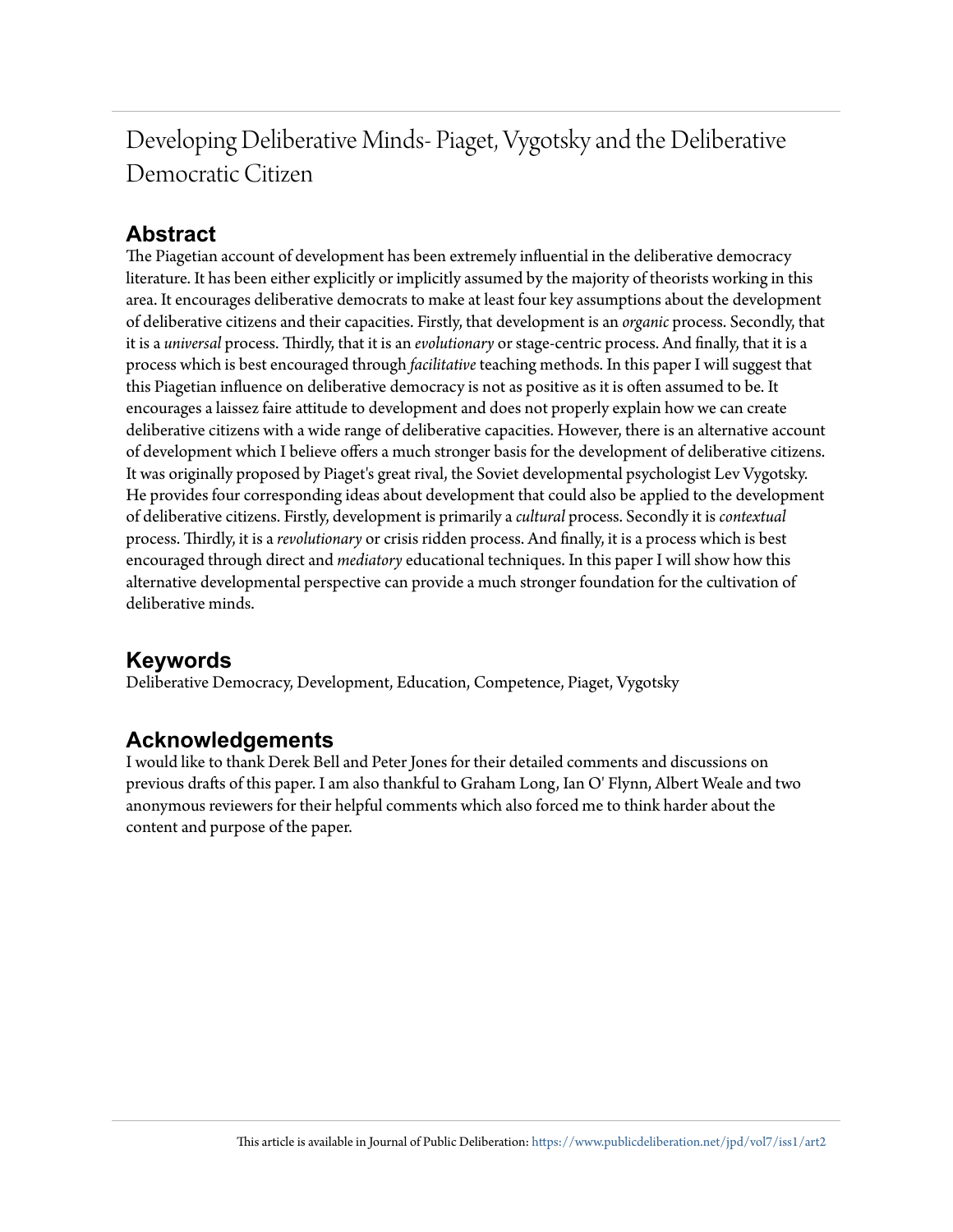#### *Introduction*

Deliberative democracy rests on an assumption that citizens will be capable of reasoning about issues, both by themselves and with others (Rawls 1993; Habermas 1984). A number of deliberative skills and virtues are therefore assumed which may help with this process, enabling and motivating citizens to think and act deliberatively. However, there is a growing body of literature which suggests that many citizens show clear signs of deliberative incompetence (Somin 1998; Posner 2003; Smelsund 1963; Delli Carpini and Keeter 1991, 1996). That is, they are often incapable of reasoning to the necessary standards which deliberative democracy requires. Many citizens simply do not possess the level of internal skill to reason critically and with humility in deliberative arenas. This critique of the deliberative citizen therefore points to a serious threat to the practical realisation of the deliberative project. If citizens remain incompetent in these ways, effective participation in deliberative democratic arenas will more than likely be undermined.

 Nevertheless, rather than accepting incompetence as an unchangeable feature of the democratic system, citizens could (and should) be encouraged to develop their deliberative capacities. There are options for development in society which can help citizens become more skilled in the act of deliberation. However, whilst deliberative democrats are increasingly aware of this 'public ignorance' problem, they have still tended to ignore this important task (Rosenberg 2007; Talisse 2005). There is little discussion about the educational techniques that, in practice, could accelerate this process so that citizens develop the necessary capacities. Instead, there has been a widespread assumption amongst deliberative democrats that citizens will either possess these capacities above a necessary threshold or will develop them as they participate with each other in deliberative arenas. In this respect, although education (as a more general concept) may be accepted as a necessary component of a theory of deliberative democracy, there is little emphasis on developing educational programmes that are specifically designed to actively produce citizens with essential deliberative capacities. The emphasis, instead, is on free development, and on allowing the deliberative citizen to organically develop through the act of participation. As a result, the internally competent deliberative citizen has largely become (and at present remains) an *assumed* component of the wider deliberative project.

 In this paper, will explore and then challenge these assumptions. In section one I will begin by considering some of the key developmental theories that have been employed over the past two centuries. I will consider how these can be applied (successfully and unsuccessfully) to describe and explain the development of the deliberative citizen and their capacities. In the second section, I will explore a modern account of development that has gained predominance over the past few decades - the constructivist account of

1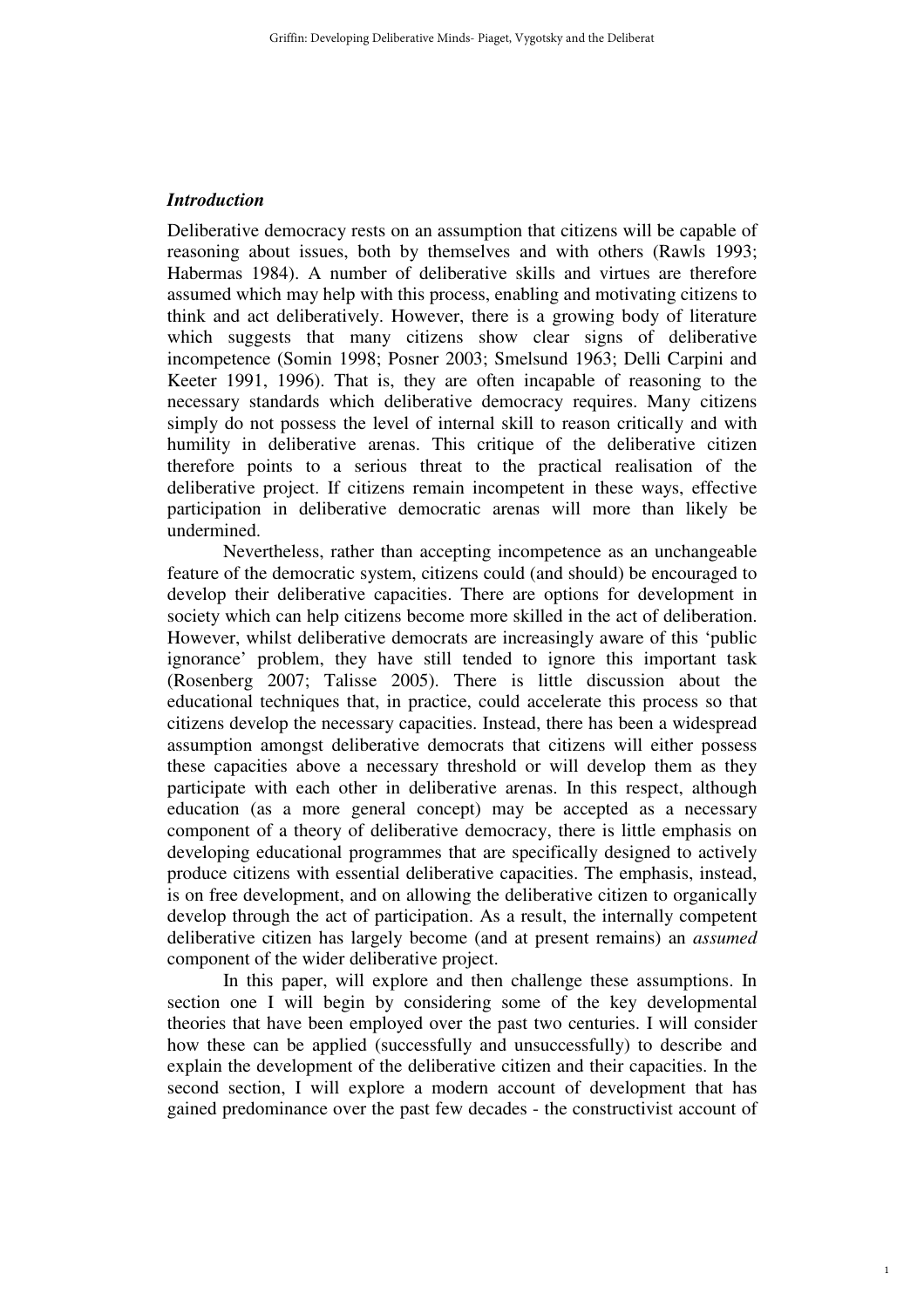Jean Piaget. I will suggest that since its inclusion in the earliest models of deliberative democracy, this model of development has had a significant influence on the deliberative project. It has encouraged a number of assumptions that are not always conducive to the practical development of internally competent deliberative citizens. In the third section, I will outline an alternative constructivist account, which I believe is much more compatible with the developmental requirements of deliberative democracy. I will consider the work of the Soviet psychologist, Lev Vygotsky, and suggest that his account of cultural mediation could play a much more effective role in developing the type of citizens that deliberative democracy requires.

#### *Section One*: *Developmental Psychology and the Deliberative Citizen*

Today, it is commonly accepted that two key factors play an interactive role in the development of individuals. The first of these is the natural or genetic factor. This represents the particular characteristics that individuals have genetically inherited from their parents. In our context, the relevant genes are those which predispose individuals towards developing higher or lower levels of internal deliberative capacities (Plomin et al 2001). The second factor that plays a key role in individual development is the social environment or, more precisely, the way that we nurture our children. In this respect, the social environment that children are placed within, the kinds of people that they interact with, and the various external stimuli that they encounter throughout their childhood, will play an important role in the development of internal deliberative capacities (Baldwin 1888; Vygotsky 1934; Piaget 1970). Merely possessing the genes that predispose someone to develop high levels of deliberative capacities does not guarantee that they will develop these capacities to a high level. The individual only possesses a natural *potential* for development and in some cases individuals may develop their capacities to a much lesser extent than others who have a much more limited (natural) potential.

In the history of developmental psychology, these two factors -nature and nurture- have been central to the debate about individual development. In many accounts, if one of these aspects has been accentuated, the other has often (sometimes unnecessarily) been demoted in importance. I will now explore some of these accounts in a little more detail and consider their appropriateness for a theory of deliberative democracy and the development of internally competent deliberative citizens. The earliest examples of scientific study of children tended to focus upon the natural aspects of development. They studied and recorded, in meticulous detail, the subtle changes in the new born infant and young child through practical observation. In the midnineteenth century, Charles Darwin was the first person to *scientifically* study and record the development of a new born child. Darwin observed his own baby son for the first three years of his life in order to record and later compare the earliest developments of motor and sensory skills with those of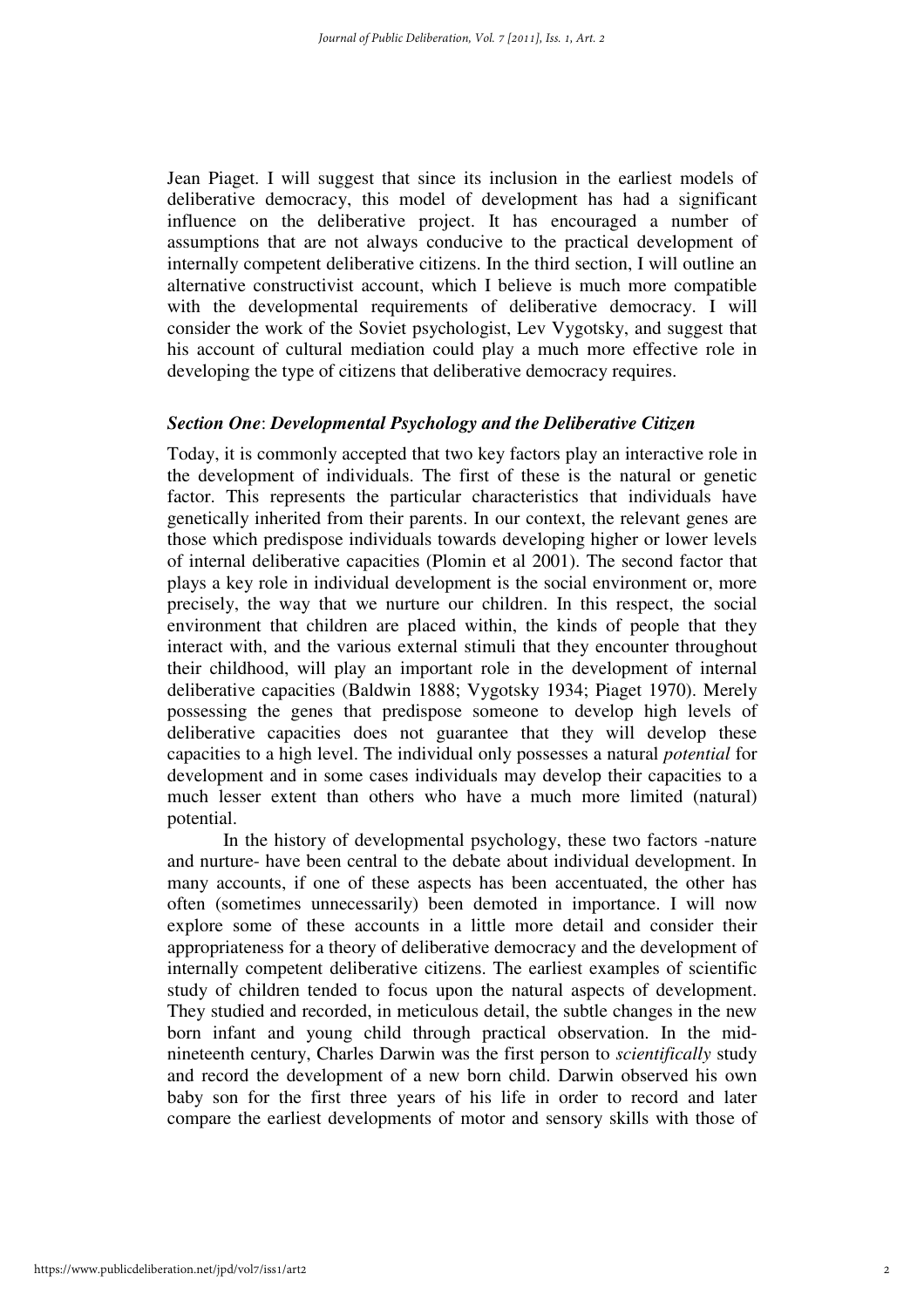other animals.<sup>1</sup> The notebooks he compiled tended to focus upon the natural occurrence of different capacities and characteristics in the growing child. The social and environmental influences upon development were given very little consideration at all.

Darwin's work in this area, although not his primary concern, set the tone for those trying to formulate theories of child development throughout the nineteenth century. A number of leading psychologists from this period, including G. Stanley Hall, employed this naturalistic examination in order to try to understand the maturation of the child and their capacities. $^2$  Hall was a pioneer in the area of child development and, as the leader of the "child study" group, he was the first to employ a "questionnaire model" in an attempt to understand the contents of young people's minds (Hall 1883). Throughout the 1880's, he studied kindergarten children by questioning their knowledge on a wide variety of issues from their bodies to animals and even religion.

French psychologist, Alfred Binet, was also influenced by this naturalistic approach. Binet was especially interested in the measurement of higher reasoning skills in the developing child. He, like Darwin, studied his own children (two daughters in this case) as well as others, in order to invent a scale which could place children into various categories based upon their cognitive abilities. This scale, later termed the Stanford-Binet scale, was used for a number of years as a form of IQ test to measure children's abilities in the United States (Roid and Barram 2004). In many respects however, much-like Darwin and Hall, his scientific studies seemed to focus heavily upon the natural occurrence of intelligence and wider development within children. These studies rarely considered the impact of cultural and environmental factors on the process of development, - a limitation that the modern IQ test is still severely criticized for even today.

This approach to child development had the most impact in the earliest days of psychology. Nevertheless, its influence can still be found in the perspectives of a number of political theorists working today. It is especially prevalent amongst 'realist' critics of deliberative democracy who propose that children and future citizens are unsuited to its participatory demands. These critics suggest that the empirically observed low levels of political knowledge and critical reflection amongst citizens prove deliberative democracy to be an unrealistic aim. However, these theorists (much like the psychologists discussed above) do not properly consider the social factors which lead citizens to develop in particular ways. They merely record their observations and then conclude that individuals do not have the internal capacities for

<sup>&</sup>lt;sup>1</sup> See Charles Darwin's notebooks, for example, especially his notebooks M and N which record his observations of his young son and babies more generally. These can be found in Barrett, P., Gautrey, P., Herbert, S. and Kohn, D. (Eds.) (2009) *Charles Darwin's Notebooks 1836-1844*.

<sup>2</sup> For Darwin's influence on G.S Hall see Lerner, R.M. (2002) *Concepts and Theories of Human Development*, pp. 26. It seems that it was the aim of many of the earliest developmental theorists to become the 'Darwin of the mind'.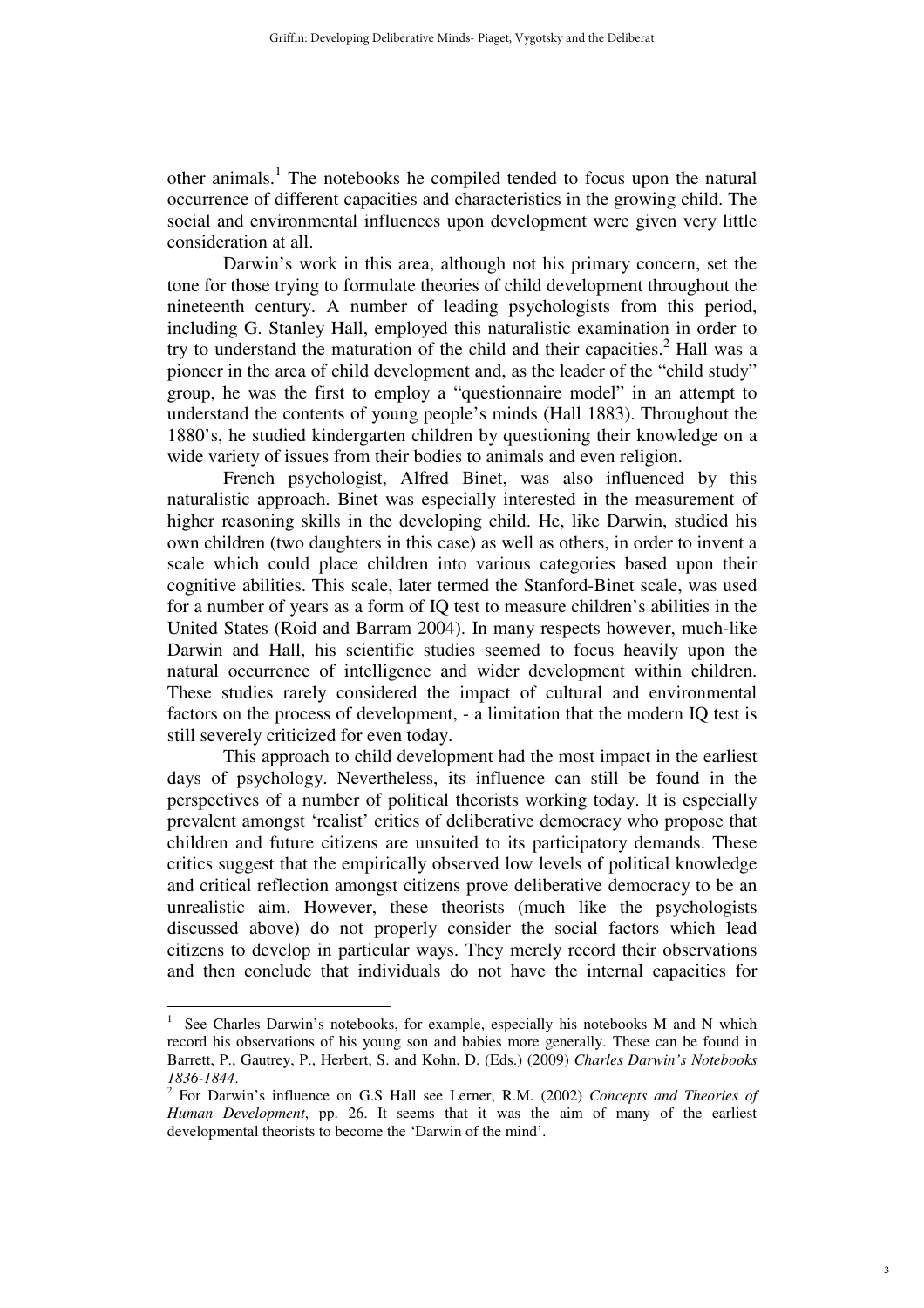deliberative democracy to be a practical success. They do not consider the possibility that the observed behaviour of individuals in contemporary societies is contingent upon environmental factors, such as education, societal norms and the influence of the family. In other words, they can only indicate that at present (in these particular circumstances) many individuals could not act as competent deliberative citizens. Although deliberative democrats should be willing to accept and address these concerns, they do not provide grounds for abandoning the deliberative project.

 In the twentieth century, the behaviouralist school of psychology had a similarly one sided perspective on the development of children. However, rather than favouring the natural aspects of development, they tended to accentuate the social or external factors in this process. The behaviourist school, defended in particular by J.B Watson and B.F. Skinner, claimed that the development of children could only be explained through observable behaviours in the social environment. There was no need to understand either the minds or the natural inheritance of the individual at all (Watson 1930). It was also suggested, by these theorists, that individuals could be conditioned in their social environment so that over time they could become better suited to it and more successful in it. The most famous example of this behaviourist position is the one provided by Ivan Pavlov and his salivating dogs. He observed that his animals watered at the mouth, not only when they saw their food, but when they were in the same room as the lab technician who regularly gave them this food (Pavlov 1927). These experiments suggested conditioning occurred over time, as the dogs behaviour varied with the changing factors in its environment. They also laid the foundations for later theorists to apply these behaviourist principles to human children. Watson (1930, 104) suggested that if he were given twelve healthy babies he could raise them, regardless of their talents, abilities or genetic makeup, to become any kind of specialist that was desired, including a doctor, a lawyer or even a master thief. The only thing that required attention was the social environment. This could be tailored to ensure that the child learned the behaviours or skills that were deemed necessary for the performance of any of these professions.

On first inspection, Watson's behaviourist theories suggest that we can simply *produce* deliberative citizens with the internal skills and virtues necessary for competent deliberation. If children are understood as "blank slates", then, given the right environmental circumstances, it should also be possible to mould children into citizens who are expert deliberators. However, on closer inspection, this does not seem to be the case. If we accept that citizens are only determined by their environmental circumstances (as the behaviourist does), the internal realm, as a natural and distinct realm of free or reasoned choice, is seriously undermined. Citizens become predictable (rather than deliberative) creatures. This is why the behaviourist model of development cannot be used to understand or explain the development of the deliberative citizen and their internal deliberative capacities. A model of development that is compatible with the creation of deliberative citizens must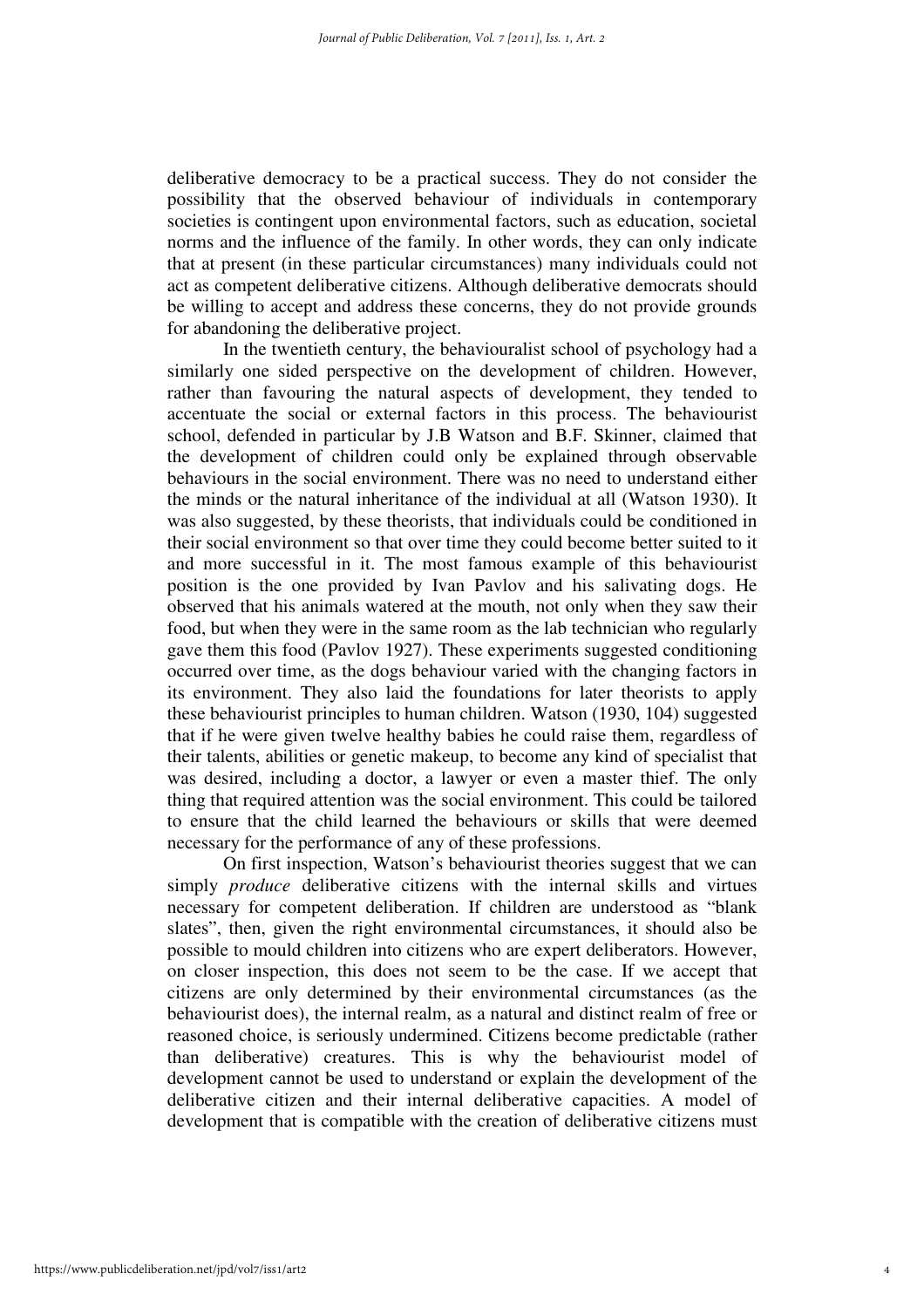avoid the extremes of both genetic determinism and behaviourism. It must take seriously both the citizen's internal or cognitive realm, in which they can make free decisions and choices about the world around them, and the possibility of social influences, such as education, promoting the development of the deliberative capacities, that enable citizens to make their free choices.

 There is now a consensus in psychology that the most plausible model of child development needs to consider both natural *and* social factors. James Mark Baldwin (1895, 1896) was the first developmental psychologist to present such an account.<sup>3</sup> Although heavily influenced by Darwin, Baldwin built upon the earlier work by suggesting that social environments play a pivotal role in the natural development of human beings. Moreover, he claimed that this social element affects both the individual in their natural development, and, perhaps even more radically, that it effects the development of the species in evolutionary terms from generation to generation. Baldwin suggested that the child should not be characterized as a "passive recipient of the behaviours and beliefs endorsed by larger society, [instead] he described the child's emerging self as a product of continual reciprocal interactions between the child and others" (Bukatko and Daehler 1995, 10). He was, therefore, one of the first theorists to argue that the cognitive development of children does not rest entirely upon the gathering of knowledge and information. Instead, he argued that the development of children's minds, in various small steps or stages, relies upon their interactions with other people. They adapt to their particular environments and develop new ways of thinking about the world around them.

However, Baldwin's work was largely overlooked during his own lifetime. The naturalistic accounts of theorists like Hall and Binet were predominant in the nineteenth century and behaviourist psychologists, like Watson and Skinner, dominated the first half of the twentieth century. Nevertheless, Baldwin's dual approach did still have a major influence upon some of the most important theories of modern developmental psychology. In particular, it influenced Swiss psychologist Jean Piaget, and, in doing so, laid the foundations for the constructivist school of development (Cahan 1984; Bornstein and Lamb 1999; Broughton 1981). In developmental psychology, constructivism refers to an epistemological approach wherein the mind is viewed not as a static container of information but as a natural and dynamic system -a system that children develop by purposefully interacting with the world around them (Raskin 2002).

The constructivist framework is considered the first that scientifically investigates the *dual role* of both social and natural elements in the development of children and their capacities. It is this dual element that makes constructivism a much more suitable developmental framework for

 $3$  This effect of culture on the evolution of man is today commonly referred to as the 'Baldwin' effect'. He argued that specific behavioral and cultural choices by mankind could in fact shape the human genome (over long periods of time) just as effectively as natural selection.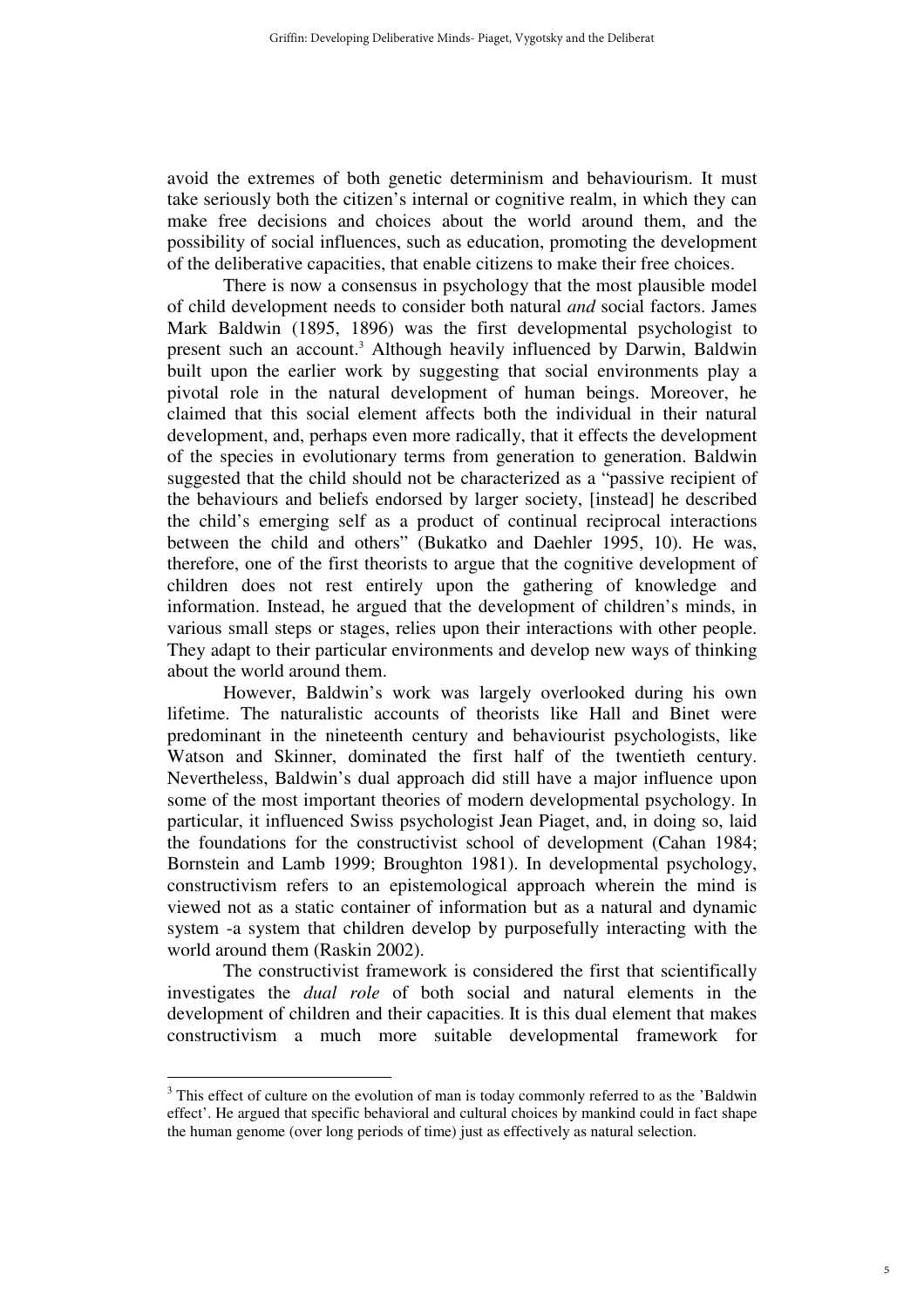understanding the creation of deliberative citizens. Deliberative democracy shares many of its most foundational assumptions with constructivist theory. They each find a role for human deliberation and cognition that, in contrast to the previously dominant behaviouralist models, is not considered predictable or in opposition to the free agency of the individual. The child or the citizen is not portrayed as the passive recipient of knowledge but as the discoverer of knowledge, and truth, in an interactive and participatory environment. The individual develops their natural capacities to pursue truth and greater understanding as they interact in this way with other people.

It is important to recognise that during the 1970s many of the foundations of deliberative democracy were emerging alongside the further development of constructivist theories in developmental psychology. Both were challenging the traditionally rationalist and behaviouralist paradigm of this period, which had tended to 'black box' the mind rather than actually understand the internal deliberative (or cognitive) processes within. Deliberative democracy therefore found a common ally in the constructivist model of development through which it could build a new direction for political engagement and democratic accountability. In fact, reflecting on the deliberative democracy literature today, it is possible to recognise the influence of constructivism in three key ways. Firstly, there is the explicit or direct influence of constructivism upon deliberative democrats. Jean Piaget, in particular, had a considerable effect on the two seminal accounts of deliberative democracy provided by John Rawls (1971, 405-414) and Jurgen Habermas (1976, 69-75).<sup>4</sup> In addition, similarly influential theorists such as Amy Gutman (1988, 59-63) cited and discussed Piaget extensively in her early work on democracy and education.<sup>5</sup> More recently, deliberative theorists like Shawn Rosenberg (1988) have a history of endorsing a Piagetian perspective in relation to how people think about political issues. In each of these accounts, the development of children into fully competent deliberative citizens is said to take place in almost exactly the ways that Piaget describes.

Secondly, however, there are many deliberative theorists who do not explicitly endorse a Piagetian or constructivist account of development but build their accounts from a Rawlsian or Habermasian model (Gutmann and Thompson 1996; Bohman 1996; Cohen 1989; Benhabib 1996; Goodin 2003). Clearly in doing so, they *implicitly* assume this kind of constructivist account.

 4 . For secondary literature which discusses the relationship between Habermas and Piaget see Schmid, M. (1982) "Habermas' Theory of Social Evolution" in J. B. Thompson and D. Held (Ed.) *Habermas: Critical debates,* 162–80; Ingram, D. (1986) *Habermas and the Dialectic of Reason* Ch 8 and Smith, L. (1996) *Critical Readings on Piaget* 41. A number of secondary sources also discuss the link between Rawls and Piaget including Samuel Freeman's (2007) *Rawls* pp. 256; S. Brennan and R. Noggle's "Rawls' Neglected Childhood" in V. Dawson and C. Wolf (Eds.) (2000) *The Idea of Political Liberalism* pp. 46-72. 5

Gutmann endorses Piaget's general account of development. However, she suggests deliberative democracy aim to educate children to the middle stage of 'associations' which Piaget identifies rather than the higher stage of principles he also outlines. This is because the former is more achievable and less controversial in a pluralistic society.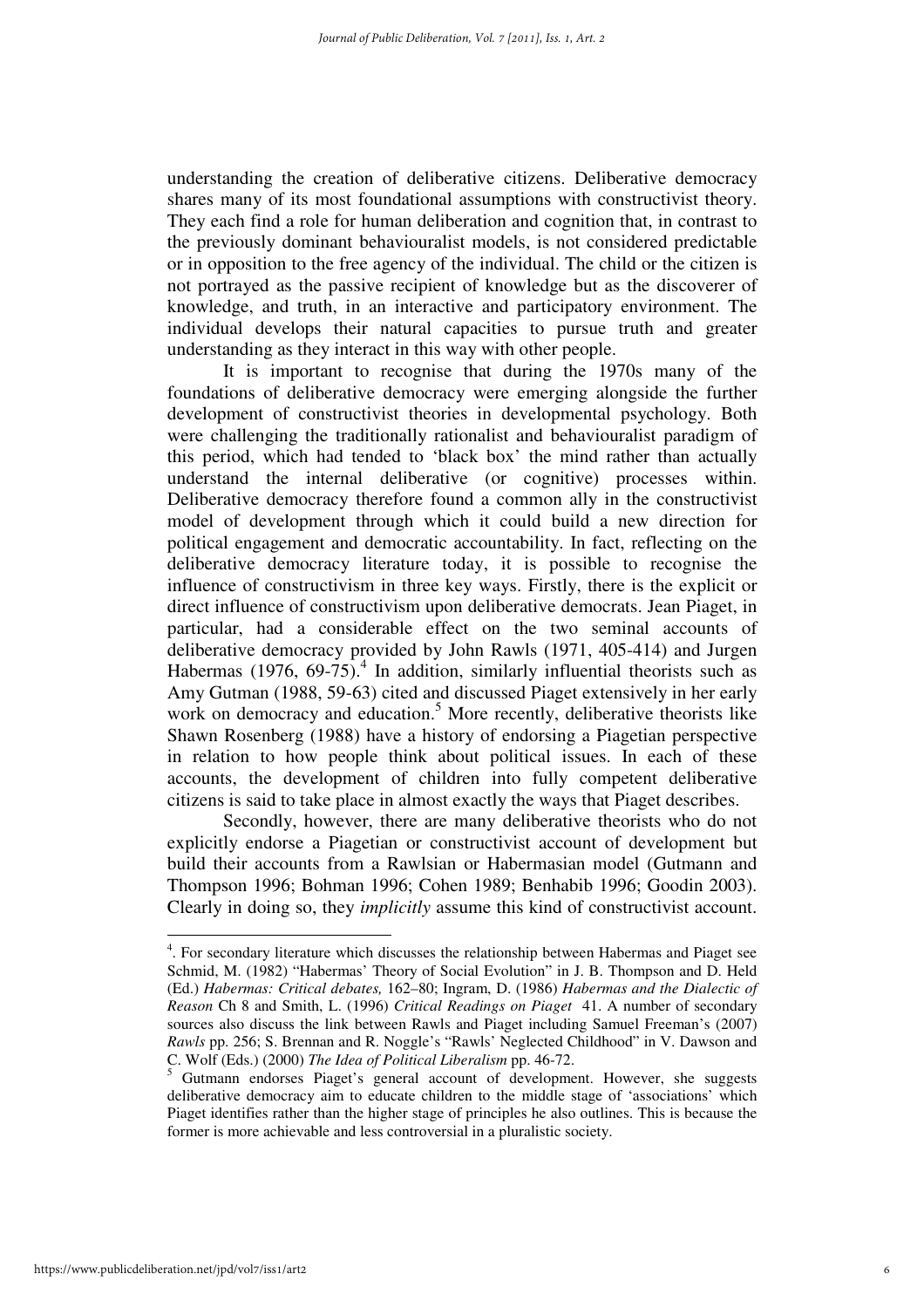These theorists will often use the same assumed model of the internally competent citizen that Rawls and Habermas adopted from Piaget. They will also implicitly assume that the child develops their internal deliberative capacities by interacting with other people in their social environments. Finally, there are the deliberative theorists who do not explicitly endorse Piaget *or* follow a Habermasian or Rawlsian model of deliberative democracy. However, through their silence on educational issues and developmental psychology, they allow constructivist theories to remain dominant and unchallenged in the deliberative democracy literature (Rostboll 2008; Christiano 1995; Krause 2008).

In the deliberative democracy literature, constructivism, and particularly Piagetian constructivism, is the dominant model of developmental psychology. It is not, however, the only constructivist account that deliberative democrats could potentially employ. There are other accounts, that share many things in common with the Piagetian account, but also have some significant differences. Nevertheless, deliberative democrats have chosen to adopt (or, at least assumed) a Piagetian account of individual development. In section two, I will now examine this Piagetian account in more detail to better understand what it offers deliberative democracy. I will argue that there may be good reasons for deliberative democrats to reject a Piagetian account of individual development. In short, I will question whether it can really offer an account which will directly develop the internal deliberative capacities of citizens and which can properly address and undermine the public ignorance critique of deliberative democracy.

#### *Section Two: Piaget and Deliberative Democracy*

The developmental account proposed by Jean Piaget is commonly referred to as *cognitive* constructivism. It was developed over the course of fifty years and it skilfully describes how the young child becomes a fully grown adult (Piaget 1926, 1928, 1952, 1963, 1970). It shows how children gradually become endowed with a whole range of capacities to reason, including the capacity to make moral choices. As I suggested at the beginning of this paper, deliberative democracy requires citizens with the internal deliberative capacities to make decisions. Therefore, it requires an account of psychological development that can explain the development of these capacities.

However, it is important to ask whether Piaget's cognitive constructivism offers the most appropriate account of psychological development for theories of deliberative democracy. I will, therefore, examine four key aspects of his account and ask how each of them helps us to understand the development of internal deliberative capacities. I will look at: 1) the origin of development; 2) the scope of development; 3) the process of development; and 4) the technique of development. This should provide a clear picture of the strengths and weaknesses of Piaget's theory. It will also allow me to trace its influence on theories of deliberative democracy.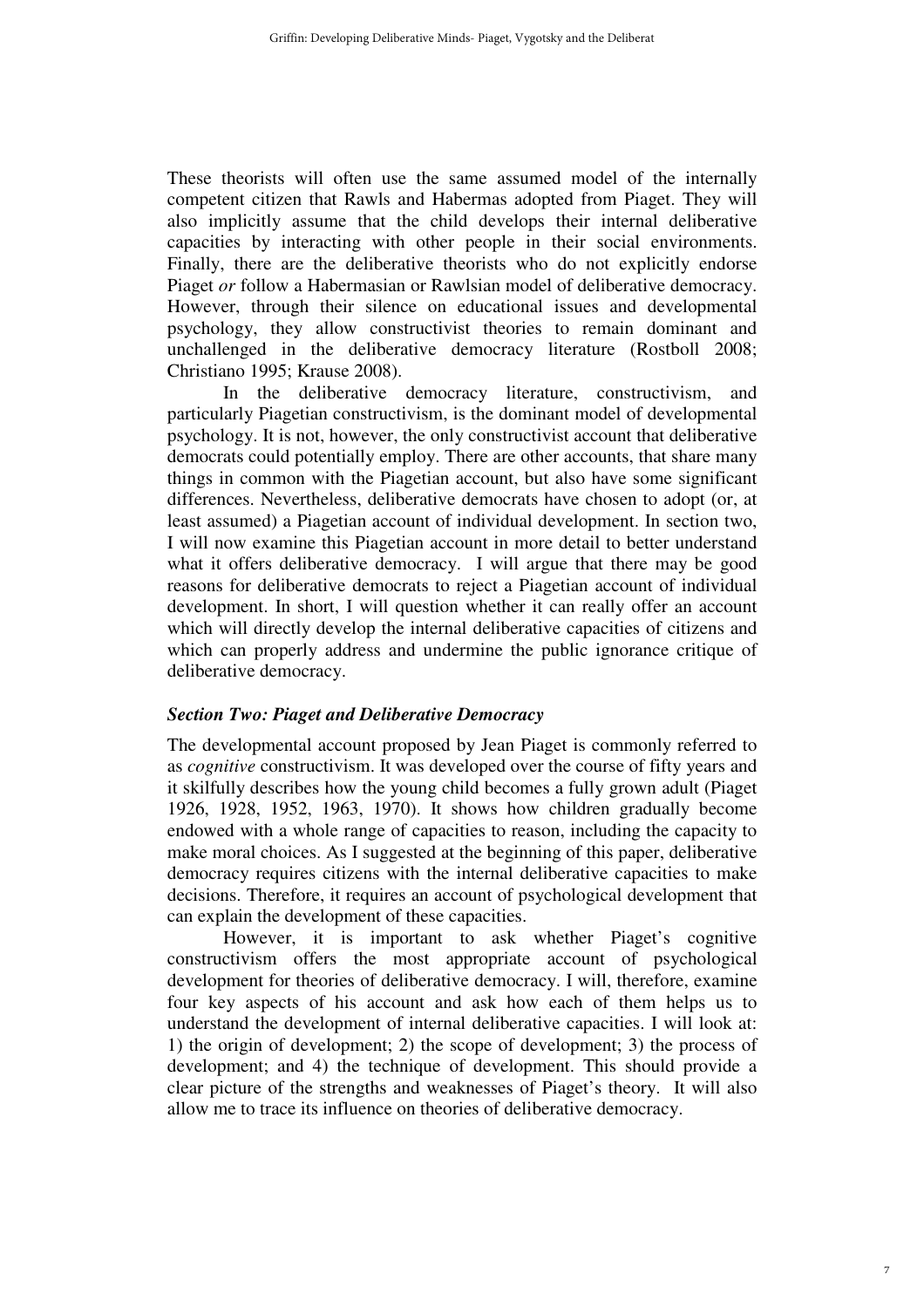#### *2.1 Origin of Development: Organic*

Piaget applied a general methodological approach to the study of young children that he called genetic epistemology. His key research question was: "How does knowledge develop in the mind of a growing human organism?" His most basic hypothesis suggests that "the purpose of all behaviour is to adapt to the environment in ever more satisfying ways" (Thomas 2004, 245-6). That is, human knowledge (and the capacity to extend this knowledge further) is encouraged as individuals participate in the world around them. In making this claim, Piaget considers the natural *and* the social elements that interact to lead the child into adulthood. However, despite seriously considering both of these pivotal elements (in a way that many previous developmental psychologists had failed to do), there is still a different emphasis placed upon each. That is, despite being valued equally, they are given different roles in the developmental process and, therefore, take on a different significance in his account.

We can see the first difference in the roles that Piaget attributes to natural and social elements in the origin of development. For Piaget, human development is undoubtedly, at its core, a natural process. It involves organic or biological *schemes* which initiate the process of adaptation to the environment. According to Piaget, a "scheme is the structure or organization of actions as they are transferred or generalized by repetition in similar or analogous circumstances" (Piaget and Inhelder 1969, 249). These organic actions can be used to guide both mental and physical processes. For example, a scheme may involve the mental activities involved in determining the area of a right-angled triangle (base x height/two) or the ability to predict the next number in a particular sequence of numbers by observing the relationship between each separate integer. A scheme may also entail the pattern of physical actions required to kick a football or swat a fly.

Piaget also identified two key processes by which the developing child adapts to their environments by altering or replacing these cognitive schemes. The first of these is called assimilation. It involves individuals taking in new experiences or information and reshaping their understanding of these things to fit in with their pre-existing schemes. Assimilation is a common practice in young children as they encounter objects and new environments and try to classify the world and its contents into the already existing schemes within their minds (Glaserfeld 1996, 23-24). The second adaptive process is called accommodation. Unlike assimilation it involves the modification or complete alteration of a particular scheme. The child may have sifted through a whole host of schemes and determined that none of these adequately represent the object or experience that they are trying to interpret or classify. As a consequence, the child may radically alter a particular scheme or perhaps even invent new ones that more accurately represent the thing that they are trying to capture (Piaget 1962).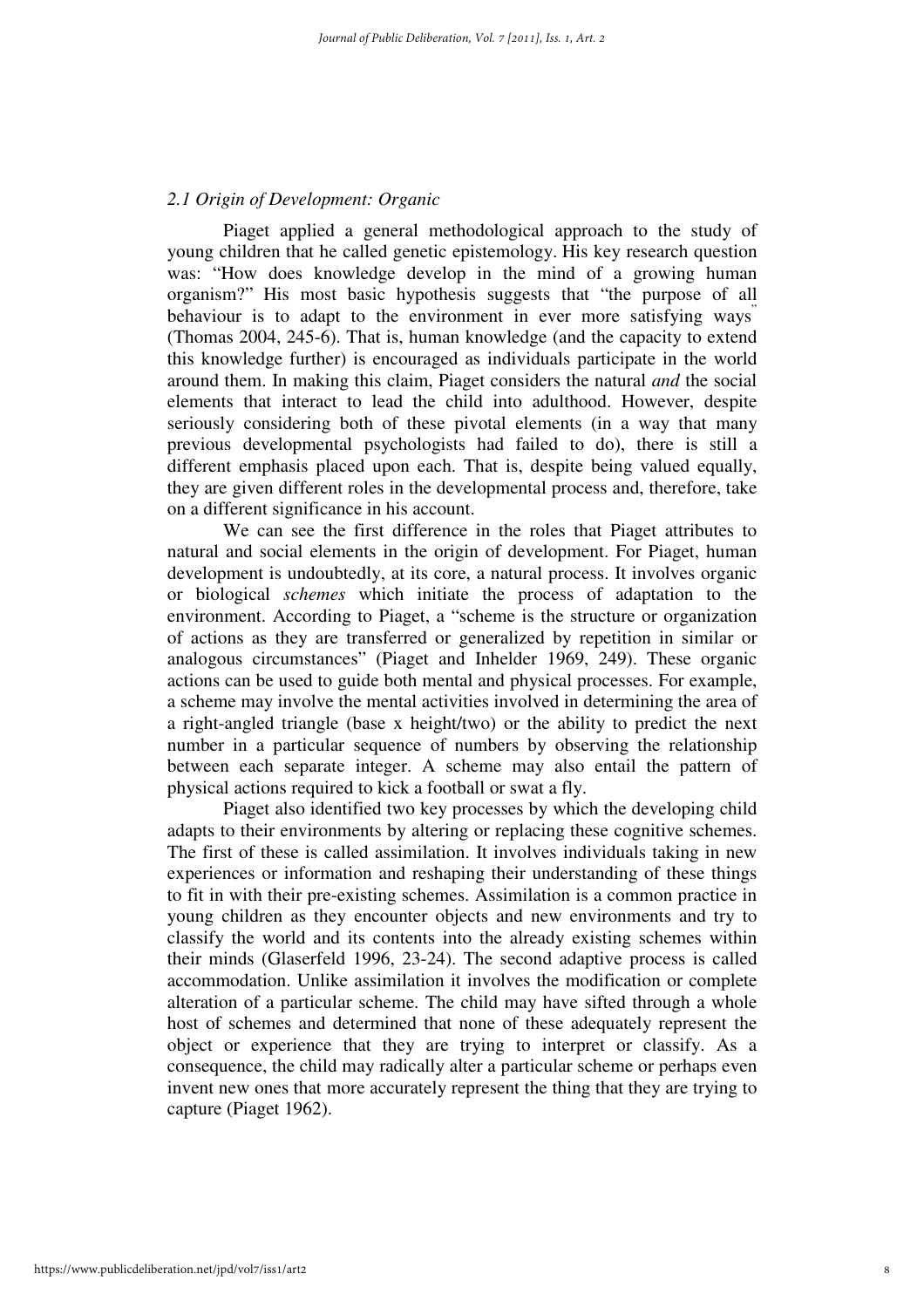It is clear, therefore, that these two biological processes of adaptation are central to the cognitive development of the young child. However, a stable balance between these two processes is also considered essential. If the child over-employs techniques of assimilation, they will tend to see too little of a difference between various objects. They will create too few schemes that fail to represent the subtle nuances and unique characteristics of the world around them. This shortcoming, in turn, will make it difficult for them to formulate perspectives on, or recognise solutions to, the issues and problems that they encounter. Conversely, if the child over-employs techniques of accommodation, it will lead them to distinguish even the smallest differences between things. They will create too many schemes and that will undermine their attempts to formulate more general claims. It is extremely important, therefore, that when interpreting and discovering new environments the child employs these processes in a balanced way.

According to Piaget, this balance between accommodation and assimilation is achieved by a self-regulatory biological mechanism within the child. He calls this mechanism equilibration (Piaget 1985). This mechanism acts when the two processes of adaptation are out of balance (disequilibrium). The child is biologically compelled to re-establish this balance (equilibrium) by taking whatever adaptive action is necessary. This rather fluid and ongoing process of equilibration is the biological engine of the Piagetian account of adaptation. It is the organic mechanism by which the child modifies, regulates and develops their capacities over time.  $6$  In the Piagetian account, therefore, capacities "emerge inevitably in normal human ontogeny [individual development] through a combination of organism maturation and experience with the constant, universal properties of the physical world." (Duncan 1995,  $466$ <sup>7</sup> It is only by not employing these capacities freely and regularly in a participatory environment that children will fail to develop into fully (albeit not necessarily equally) competent citizens.

In the first instance, adopting a Piagetian account allows deliberative democrats to assume that the psychological development of children is regulated by these natural and biological mechanisms. This makes it easy for them to assume that the deliberative citizen develops organically in the normal course of development. As a result, deliberative democrats tend to pay less attention to the social and cultural factors that might causally contribute to individuals' psychological development. In my view, this is damaging to the deliberative democracy project because it encourages a laissez faire attitude

<sup>&</sup>lt;sup>6</sup> This account of development was not formed in a single book however, it was formed over many years in a number of different publications. Including, Piaget, J. (1972) *Biology and Knowledge: An Essay on the Relations Between Organic Relations and Cognitive Processes*; Piaget, J. (1954) *The Construction of Reality in the Child*; Piaget, J. (1952) *The Origins of Intelligence in Children*.

<sup>7</sup> In many respects, as noted by Duncan, this is the best example of Kant's influence upon Piaget. It demonstrates the teleological assumption made about the organic, almost inevitable, development of cognitive capacities in the individual.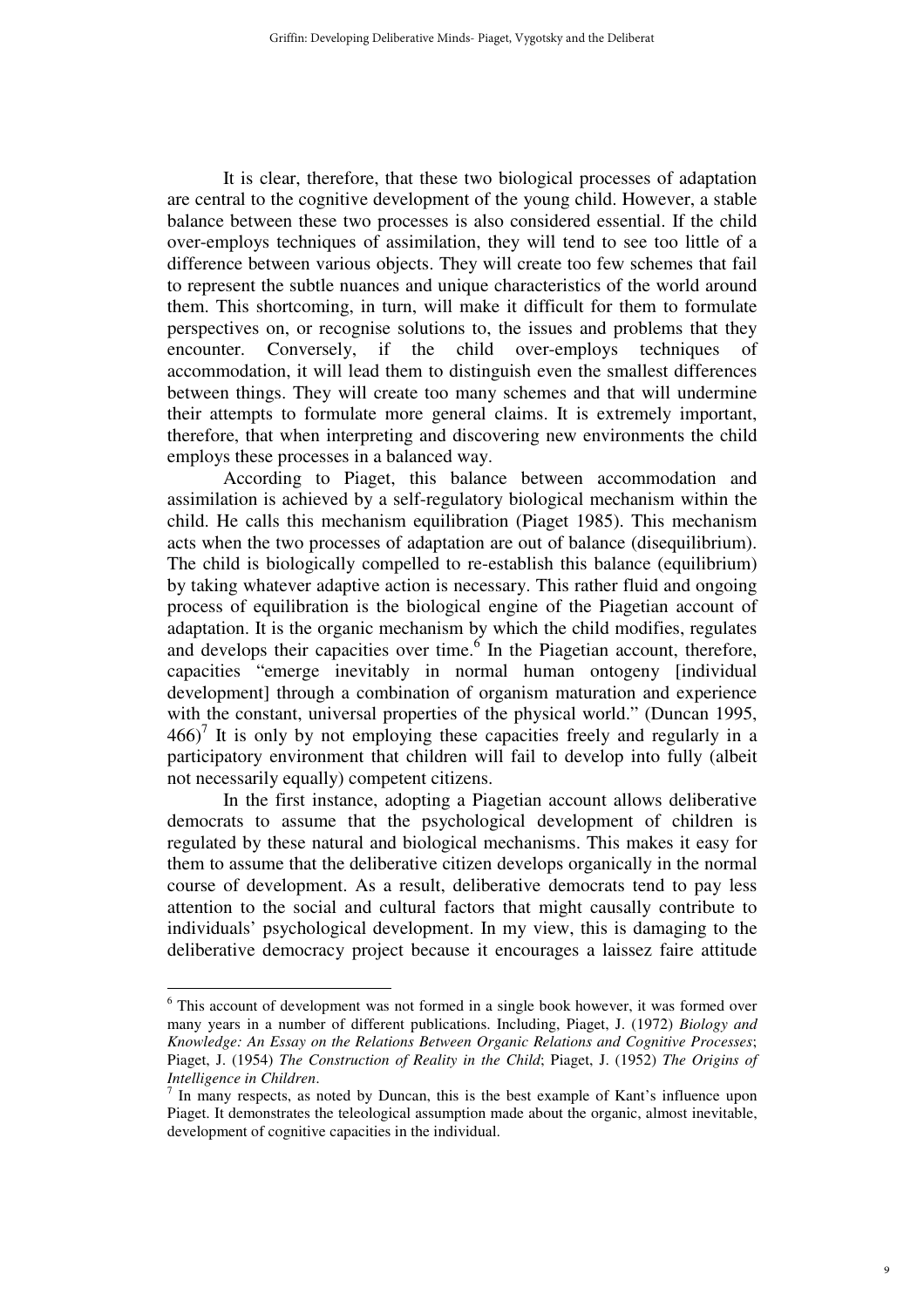towards the development of skills, virtues and emotional intelligence. It encourages deliberative theorists to assume that the biological mechanisms within children will do most of the work. However, if the development of these capacities is not so straightforward i.e. if development is *not* the natural – or inevitable -outcome of these organic processes, then serious problems may arise. The failure to pay more attention to how the internal capacities can be *directly* developed or cultivated in the minds of citizens may in fact compromise the deliberative project. Therefore, we should reconsider the appropriateness and plausibility of this organic account of development in the context of a theory of deliberative democracy.

#### *2.2. The Scope of Development: Universalist*

The Piagetian approach also defends a universal application of this organic account of development. From this perspective, *every* normal child naturally develops his capacities in this way, through these specific biological processes, employing these techniques. In this respect, although Piaget considers the influence of the social environment on development, a consideration of more contextual factors, like history, tends to be missing from his approach. In fact, it has even been claimed that his developmental account assumes an "epistemic subject that has no social class, sex, nationality, culture or personality" (Murray 1983 cited in Lourenco and Machado 1995, 146).<sup>8</sup> Instead, Piaget maintains a neutral perspective on these issues so that his account can remain universally applicable. This makes it possible to say that every child, regardless of context, develops in these specific ways.

Piaget's commitment to a universalist account of development also has serious implications for those integrating his theories into deliberative democracy. It may, on first inspection, seem like an attractive idea to provide a universal account because it is then applicable to the psychological development of every deliberative citizen. There is no need to worry about the contextual details of various societies, communities and individual children, because no matter what the differences are between them, they all essentially contain the same biological mechanisms and will develop in similar ways. If Piaget's theory provides an account of how children become internally competent deliberative citizens in one society, it provides an account of how they can become internally competent deliberative citizens in any society. In other words, we need only allow children to freely develop and they will naturally acquire capacities for reasoning and internal deliberation.

However, there are some problems with Piaget's universalist account of psychological development. Piaget fails to address how different *contextual* factors may alter the character and tools of development that each society employs to guide and develop its children into citizens. This oversight, in

<sup>&</sup>lt;sup>8</sup> In many respects this description of the epistemic subject sounds very similar to the citizen described in John Rawls' original position. This is an interesting and revealing similarity to which I shall return and elaborate upon in the final section of my chapter.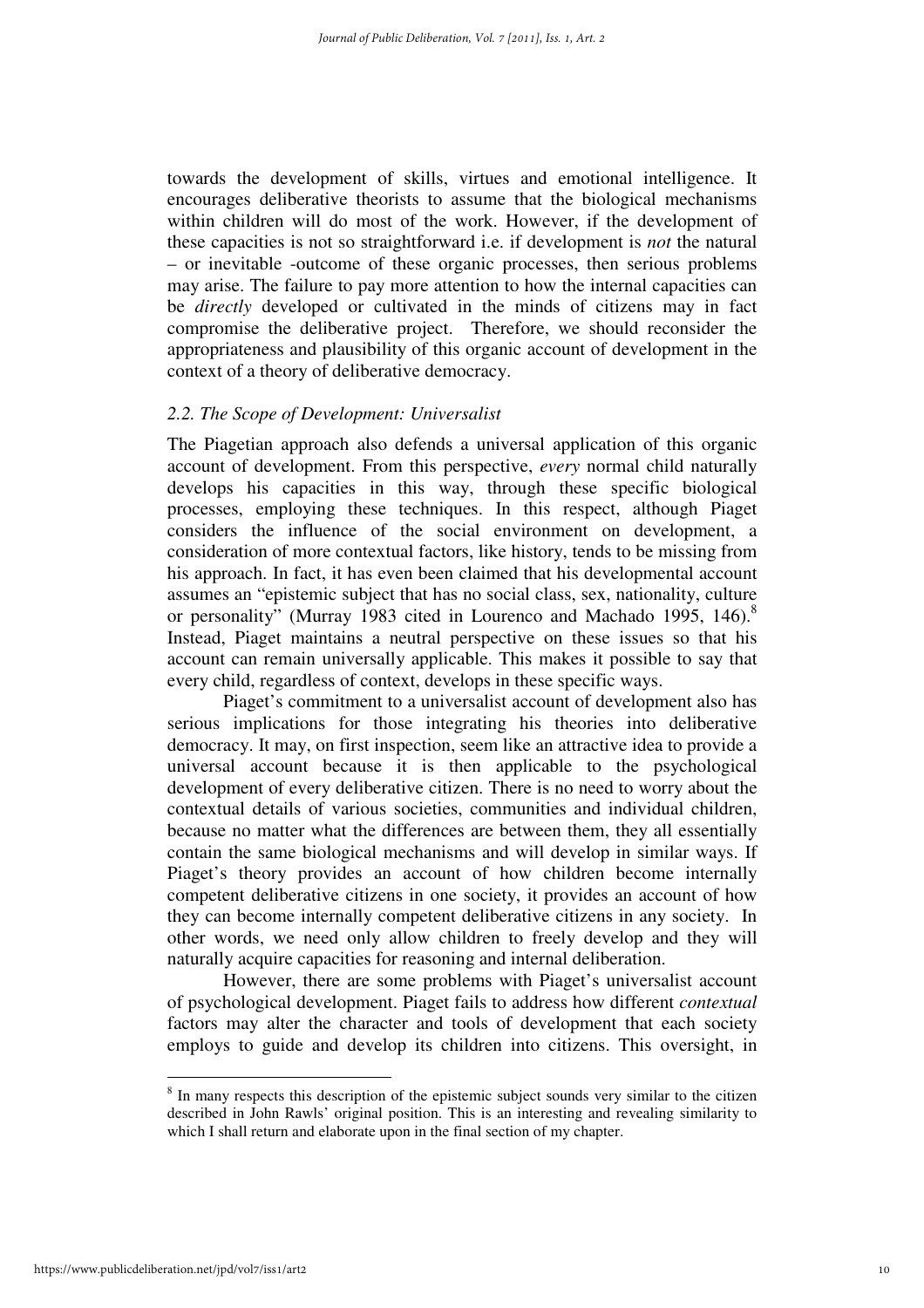itself, could be considered quite problematic. After all, the practical education of deliberative citizens may be very different in each society. A universalist account does not properly consider the role of each society's culture and history and how these might be most effectively utilised to develop the internal capacities of the deliberative citizen.

In addition, a universalist account bypasses the question of what kind of citizen a society wants to endorse in the first place.<sup>9</sup> There should be no assumption that all societies and cultures will and should fall into line with the specific Piagetian understanding of human development. Moreover, there should be no assumption that all societies will necessarily be, or want to be, deliberative. The deliberative project should not be viewed as an institutional reflection of man's nature as a 'deliberative animal'. Instead, it should be understood as a product of a particular time and place, born out of the history of a society and its citizens over a number of years. The universalist approach, in trying to remain timeless and applicable to all, becomes far too vague and non-specific to act as a platform for the emergence of an internally competent deliberative citizen. As a result, the developmental account adopted by deliberative democracy should take these contextual factors into account, so that the internally competent deliberative citizen, and deliberative democracy by extension, becomes a much more practically realisable prospect.

#### 2.3. *The Process of Development: Evolutionary Stages*

 $\overline{a}$ 

Piaget also claims that children develop their internal capacities through four distinct evolutionary stages. According to his account the child does not, and cannot, skip stages of development. At the same time, children cannot regress into earlier stages that they have already passed through. The stages are incremental. The first stage that Piaget identifies is the *sensorimotor stage of intelligence*. This occurs from birth until the age of two years.<sup>10</sup> Although the young infant cannot think in terms of concepts he can begin to construct schemes as he begins to experience the world around him. However, most of these newly developed schemes will involve very basic motor and sensory processes such as the ability to suck on his thumb or return a smile to his parents. The second stage that Piaget identified is the stage of *preoperational thought*. He suggested that, on average, this occurred between the ages of two and seven. During this period, the child develops language and reasoning skills

<sup>&</sup>lt;sup>9</sup> This would imply that purposive and conscious reproduction by a society is possible, a view held by a number of different theorists, most notably Pierre Bourdieau. These accounts suggest that a society can be deemed collectively purposive and conscious in their creation of a citizen without being particularly deliberative or reflexive in the ways that they do so. See Bourdieu, P. (1973) "Cultural Reproduction and Social Reproduction" in R. Brown (Ed.) *Knowledge, Education and Cultural Change: Papers on the Culture of Sociology Education*, pp. 71-112.

A good summary and discussion of these stages of development can be found in Lin, S. (2002) Piaget's Developmental Stages) in B. Hoffmann (Ed.) *Encyclopaedia of Educational Technology* accessed from http://www.etc.edu.cn/eet/eet/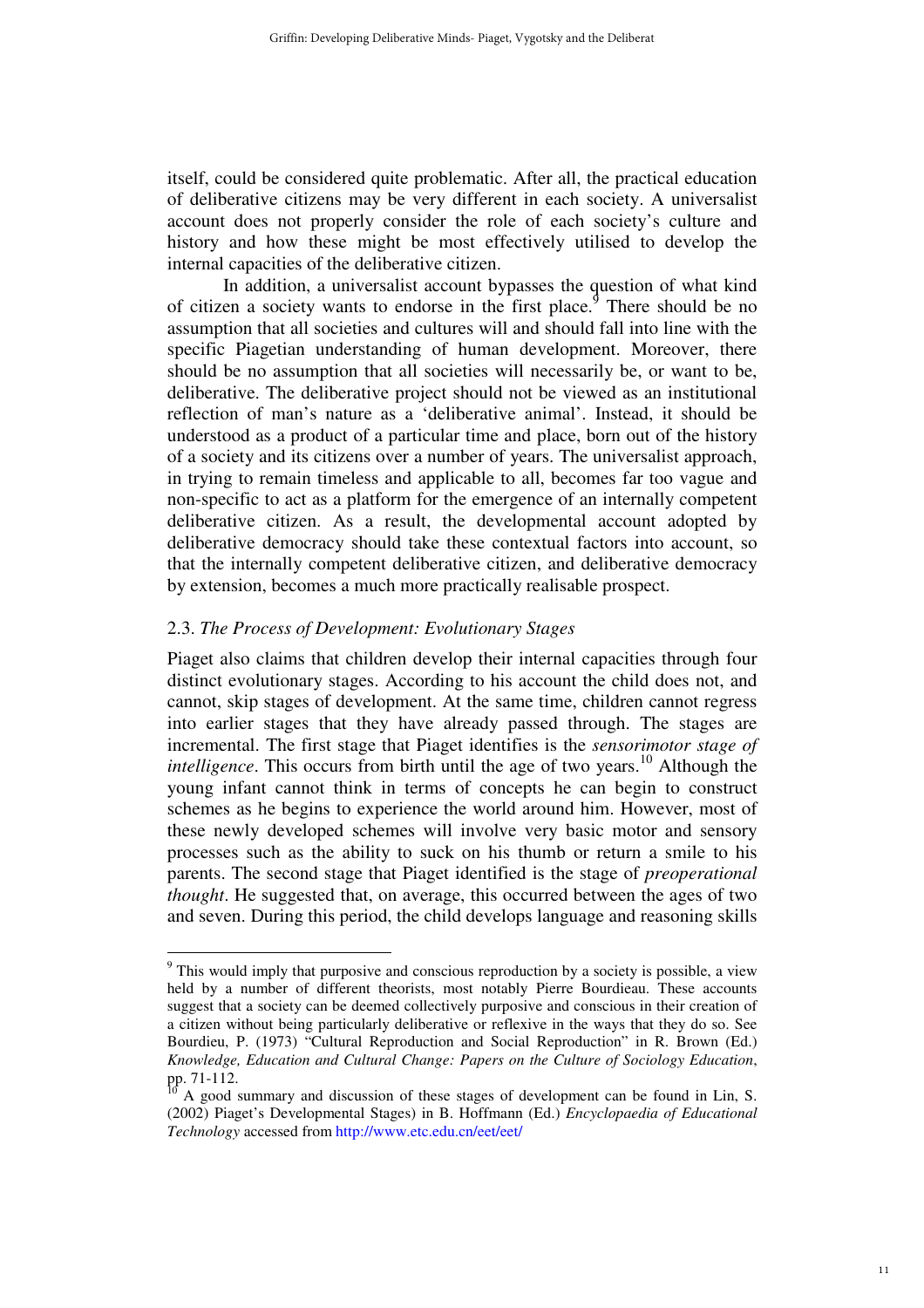that can be applied to the world around them. At this stage, however, the child is confined to their own particular and immediate perceptions of the world -the child is egocentric. $11$ 

Thirdly, the child enters *the stage of concrete operations.* This usually lasts from the age of seven to approximately twelve years old. During this period, children start to think logically and in doing so begin to take the viewpoints of other people much more seriously. They begin to cooperate and discuss concrete (but not abstract) subjects socially with other human beings. The first signs of a deliberative individual begin to emerge during this stage. Finally, however, from the ages of twelve into adulthood the individual enters the *stage of formal operations*. During this period, the child (or young adult) can develop the ability to think abstractly about concepts and may become competent in the most complex deliberative skills, like inductive and deductive reasoning.

However, there are no guarantees that all citizens will reach the very highest stage of development. In fact, Piaget accepts that many people will not progress past the third stage of concrete operations. However, this evolutionary understanding of development, coupled with the organic and universal mechanism that drives this evolutionary process, allows (and in some cases encourages) deliberative theorists to portray the emergence of internally competent citizens as an inevitable part of an open and free democratic society. In this sense, although Piaget accepted that some would fall below the highest levels of development, all individuals still evolve through these cumulative and incremental stages to *improve* their internal deliberative capacities. As an account of development, it allows deliberative democrats to assume progression and to put to one side individual or collective cases of regression or crisis. Cases that might easily be addressed by specific and contextual action are, therefore, overlooked and the internal competency of citizens is neglected in ways that undermine the overall practicality of deliberative democracy.

#### *2.4. Techniques of Development: Facilitative*

Piaget (1965, 58-65) also suggests that the best techniques to assist the child's development are facilitative methods. This facilitative approach was inspired (in part) through the philosophical writings of Jean-Jacques Rousseau. Rousseau (1782, 91) claimed that the parent or teacher should "never command [the child] to do anything whatever, not the least thing in the world." Instead, the guardian was to act as a much more passive symbol of authority and it was the child who played the active role, interacting with, and

<sup>&</sup>lt;sup>11</sup> Piaget noticed, through numerous experiments, that children at this age were incapable of taking the viewpoint of other individuals and they could not apply or understand concrete logic. He called this phenomena egocentrism and it is the key characteristic of the preoperational stage. Kitchener, R.F (1996) "Jean Piaget: The Unknown Sociologist?" in L. Smith (Ed.) *Critical Readings on Piaget* pp. 28-51 [38].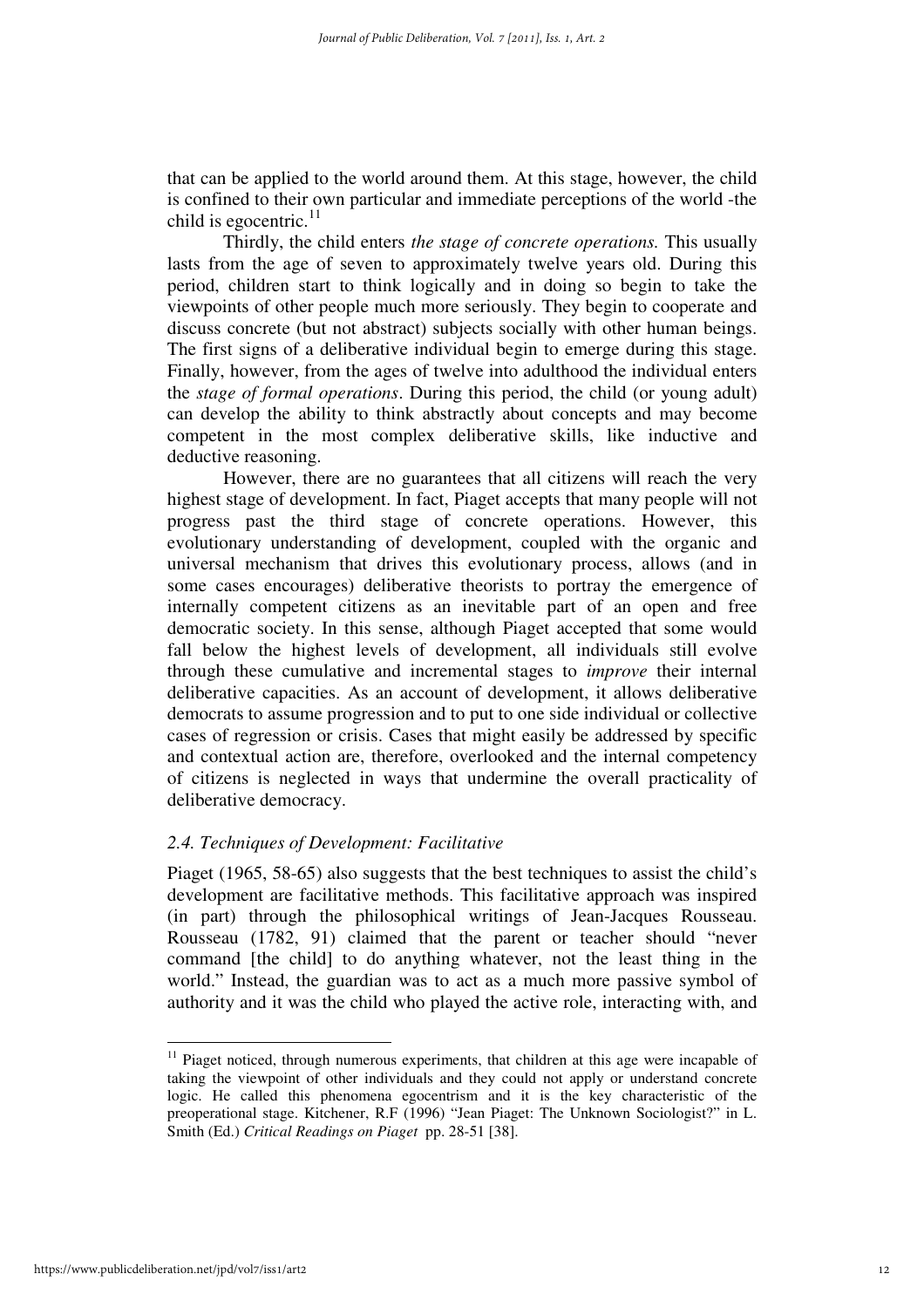adapting to, their environment, in recognition of their own natural development. In the Piagetian account of facilitation, therefore, the role of education is to provide environments where the child will encounter new experiences. In doing so, it is thought that the child will develop new schemes, to represent these experiences through the organic processes of equilibration and adaptation. Moreover, by developing these new schemes and learning more about the world around them, the child will gradually, over the course of their education, evolve into a fully socialised adult.

The easiest way to present this facilitative approach is to consider a few examples of it in practice. Most famously, the facilitative method can be found in Piaget's use of moral dilemmas. In one such case, a group of children would be presented with two stories. In the first story, a young child had broken ten plates whilst helping his mother wash the dishes and, in the second story, a child had broken a small cup whilst trying to steal a cookie. Piaget asked the children to decide amongst themselves which of the characters in these two stories deserved to be punished more. He found that children of a younger age (or a lower level of development) tended to give more weight to consequences rather than intentions and, therefore, tended to believe that the child in the first story (who had broken more dishes) deserved to be punished more (Piaget 1932, 137).

Moral dilemmas of this kind were later developed into much more extensive values clarification exercises. These were used in classrooms as educational tools. In one such exercise, devised by Piagetian psychologist Lawrence Kohlberg (1981), a lifeboat stranded in the middle of the ocean is overcrowded and needs to lose one of its twelve passengers otherwise it will sink. Children are presented with this dilemma and provided with the details of the passengers on the boat. They are told that, amongst others, there is a single doctor, an athlete with three children, and a world-renowned artist. They are then asked to discuss and decide who, out of these twelve characters, should be thrown overboard to save the remaining eleven people.

The important thing to notice from these two examples is the role that the teacher plays in these processes. It is purely facilitative. The teacher provides the information and then allows the children to discuss what they believe to be right or wrong. Essentially, there is no correct answer in each of these cases, only what the children deem to be correct. However, the answers provided by the children are not the point of this educational technique. Instead, by considering the reasons provided by the children for their selections, it can be determined how developed the children are at any given time, i.e., which stage of development they have reached. At the same time, these techniques can also be used to encourage the child to investigate new situations and environments, and thus develop their internal capacities further. Moreover, because stages of development are evolutionary and cannot be skipped, Piaget explicitly rules out the more intrusive or direct methods of teaching. This does not mean that the facilitative teacher has no active role to play in the educative process, but that the direction that they provide is very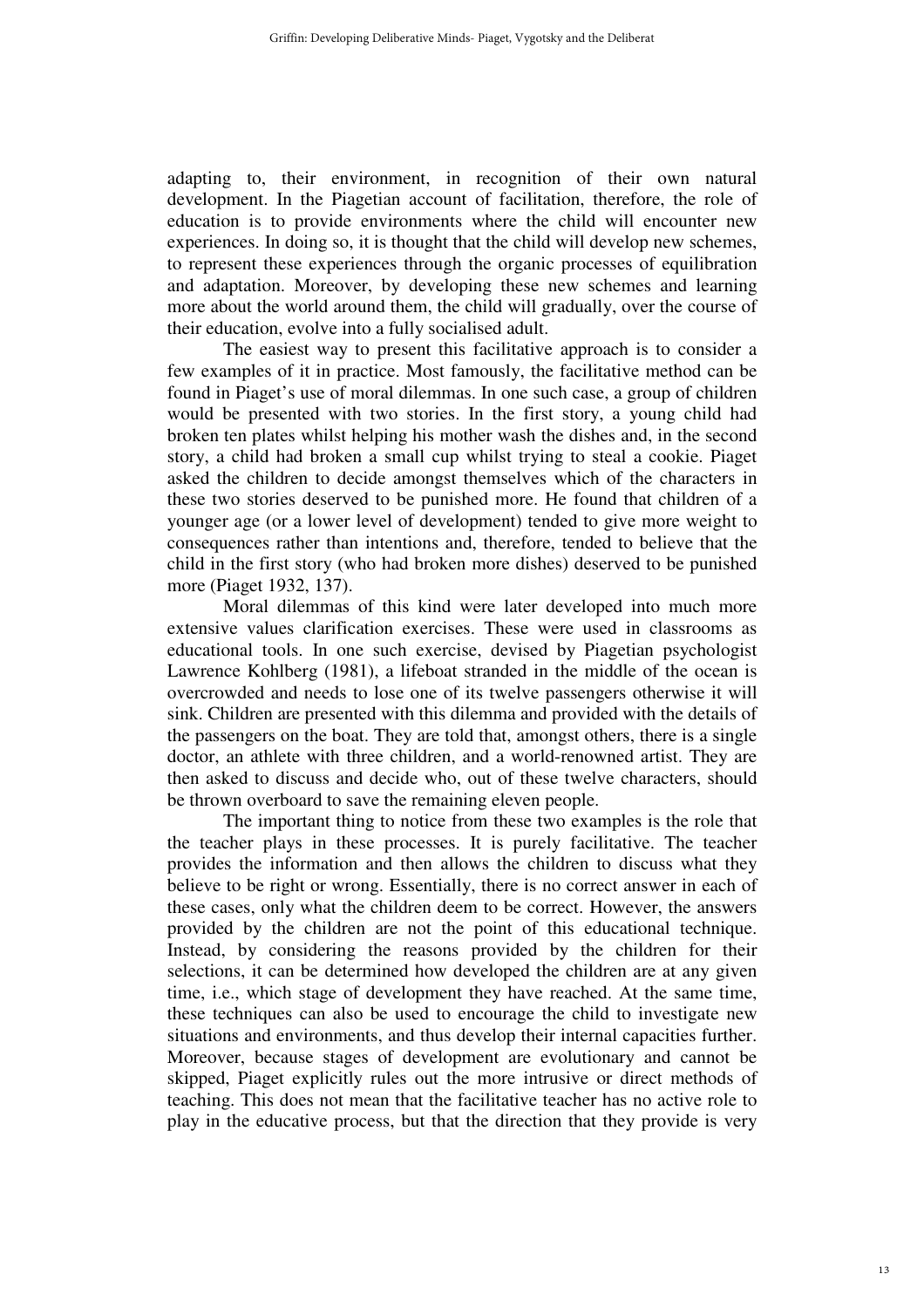limited in terms of what they do to guide the child.

This facilitative model of development is, in many respects, a reflection of the organic, universal and evolutionary characteristics of the Piagetian account. It represents the real-world actualisation of these conceptual ideas and, therefore, plays a key role in developing the citizen. Moreover, when integrated into an account of deliberative democracy, the facilitative approach has significant implications. In defending this approach, deliberative democrats ally themselves with a free developmental approach to learning wherein children are facilitated in environments that might stimulate their developing minds. It is assumed that this freedom will allow children to develop their capacities so that quite naturally, over the course of time, they will become internally competent deliberative citizens.

In fact, the only obstacle that citizens might face on their journey towards becoming deliberative citizens is the lack of opportunity to participate in these free environments. This fits with deliberative democrats tendency to focus on the creation of various institutions so that citizens can discuss issues, clarify their values, and, through practice, develop their deliberative capacities. However, because of this emphasis upon free development, there is very little emphasis on how other educational techniques might encourage this process further. There is no consideration of the role that educators might play in actively guiding children so that they can develop deliberative skills and virtues as well as emotional intelligence. There is also no consideration of mediation as a key developmental process. Nor is there a mechanism to help educators introduce tools that will push children towards their maximum potential. These aspects are currently missing from deliberative accounts and, as a result, those accounts do not provide a plausible explanation of how internally competent deliberative citizens are created.

At present, deliberative democracy is associated with an account of development which is essentially unsuited to its most fundamental requirements. There is little or no recognition that a deliberative democratic citizen and their internal capacities needs to be actively forged and moulded over time through a society's culture and practices. Instead, there are onesided assumptions about organic mechanisms, universal growth and evolutionary change in the human child, which encourage deliberative democrats to simply assume that the right kind of citizen will emerge. In my view, the Piagetian account of psychological development is not a complete account of developmental psychology for deliberative democracy. There are alternative options which have not yet been considered.

In section three, I present an alternative account of development that remains true to the constructivist tradition but includes many of the important features missing from the Piagetian account. This alternative account, based on the work of Lev Vygotsky, offers an illuminating way of thinking about the psychological development of citizens in the context of deliberative democracy – and it explains why deliberative democrats should pay more attention to the role of education in creating competent deliberative citizens.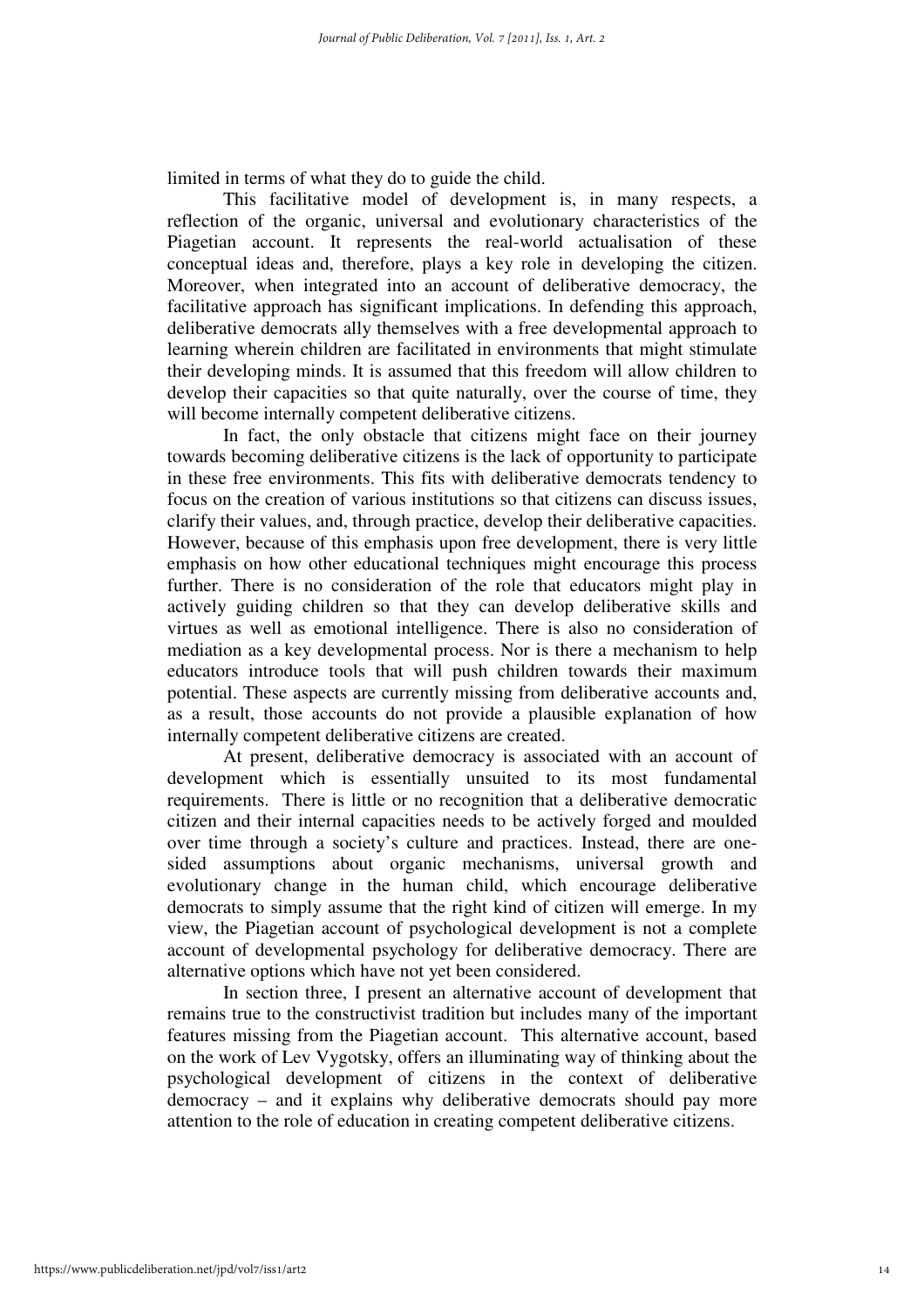#### *Section Three- Vygotsky and Deliberative Democracy*

In this section, I will explore an alternative account of development that potentially offers a more solid foundation to deliberative democracy. There are, in fact, two constructivist accounts of child development that have dominated the field of study in recent years. The first of these accounts (as we have seen) was developed by Jean Piaget and is called *cognitive constructivism*. The second account was first proposed by the Soviet psychologist Lev Vygotsky during the 1930s and is commonly referred to as *social* constructivism (Vygotsky 1929, 1934).<sup>12</sup> However, Vygotsky remained largely unknown in the West until the 1960s when some of his work was translated into English for the first time. This may be one of the key reasons that his lesser-known theories were not, and have not, been taken up by deliberative democrats. Vygotsky's work has gained prominence in the West over the last three decades but it has not had a noticeable influence in political theory. In this section, I will consider what Vygotsky's work might offer to theories of deliberative democracy. I will examine four key areas of Vygotsky's account and consider how each of them helps us to understand the development of internal deliberative capacities. I will again look at: 1) the origin of development; 2) the scope of development; 3) the process of development; and 4) the technique of development.

#### *3.1. The Origin of Development: Cultural*

In contrast to Piaget's organic approach, Vygotsky concentrated on the cultural origins of development. Nevertheless, as a constructivist, he began his account by stressing the importance of representing the *various* influences on the cognitive development of the child. He called these different influences 'genetic domains.' Each of these separate domains represents a different perspective from which we can understand how infants develop to become fully-grown, autonomous citizens and in this context, how they can grow and develop the skills, virtues and emotional intelligence to be internally competent deliberative citizens.

Vygotsky identifies three genetic domains, each of which has a unique influence on development. The first of these domains is called the phylogenetic line of development and is most commonly understood as the Darwinian process of evolutionary growth (Wertsch 1985, 27-28). This includes, for example, the genetic inheritance of weaker and less prominent jaw muscles that is now thought to have made cooperation and higher reasoning skills possible (and to some extent a necessity for survival) in some of our earliest ancestors (Simon-Silver 2008). The phylogenetic line, or 'natural' line of development, primarily involves the biologically determined

 $\overline{a}$  $12$  Vygotsky's contributions cease in the mid-nineteen thirties due to his untimely death from Tuberculosis at the age of 38.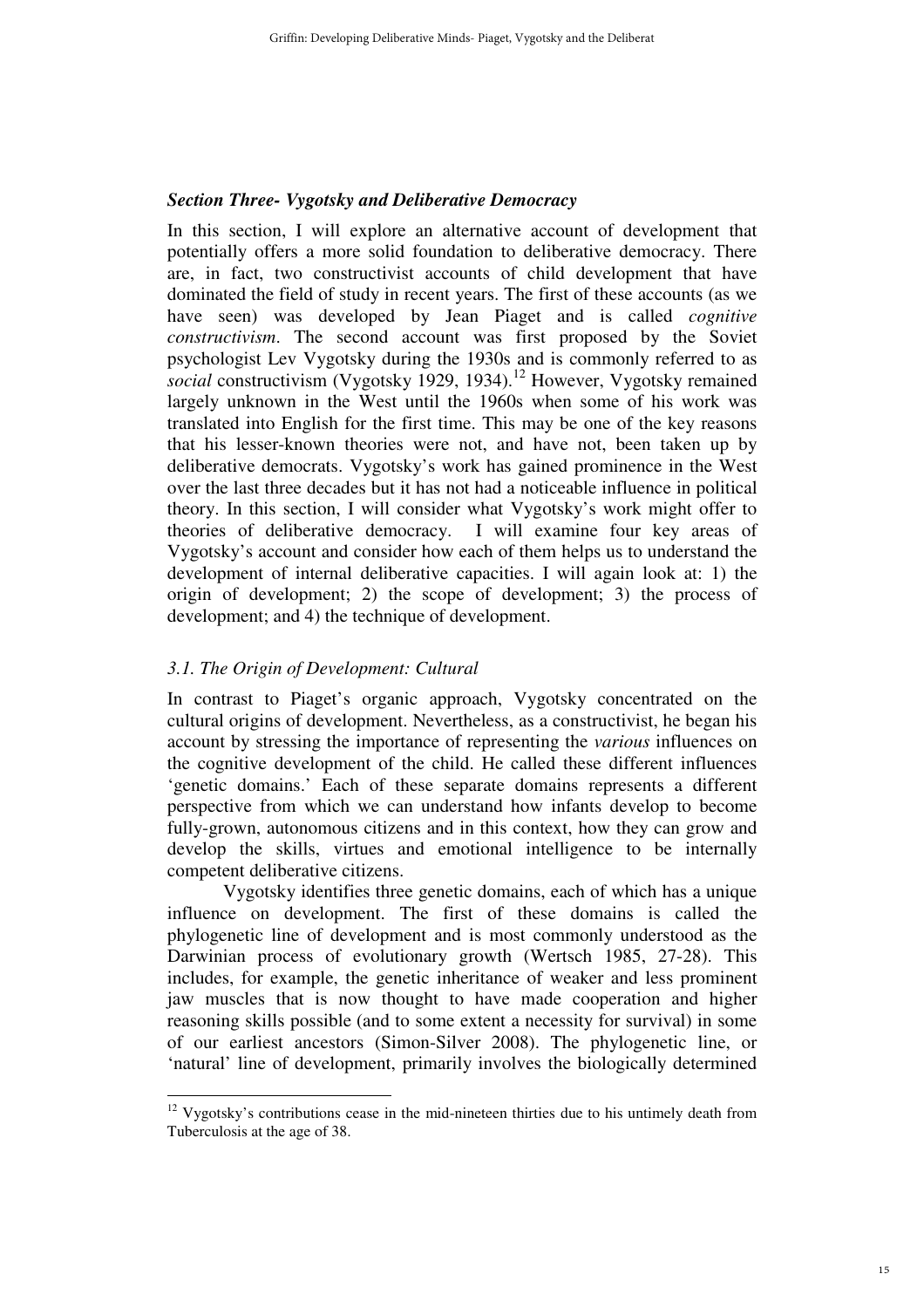growth of elementary mental functions in the mind of the very young infant. These include mental capacities, like perception, memory and attention, in their most basic forms, allowing the child to recall the position of a favourite toy or concentrate upon a particular task for a period of time.<sup>13</sup>

The second genetic domain that Vygotsky identified was the sociocultural line of development. This relates to the influence that our cultures and societies can have on the course of human development, both at present and over previous generations. Unlike Piaget, Vygotsky does not believe that the cultural domain works in tandem with the natural or phylogenetic domain from birth. Instead, he suggests that they are, at first, distinct domains working separately to influence the development of the child (Wertsch 1985, 41). The natural line is dominant in the earliest stages and it explains the development of a whole range of lower mental capacities. According to Vygotsky, "by origins most lower mental functions are genetically inherited. By structure they are unmediated, by functioning they are involuntary, and with regard to their relation to other mental functions they are isolated individual mental units" (Subbotsky 2001).

However, this separation of the 'natural' and the 'cultural' and the dominance of the 'natural' does not continue indefinitely. Vygotsky outlined a third genetic domain that explains how the natural and cultural lines of development eventually intersect, mingle and converge to form a single "socio-biological" line within the young child.<sup>14</sup> He called this the 'ontogenetic domain' and he claimed that it is essential for explaining how the child develops the highest and most complex forms of mental functioning. In contrast to lower functions, a higher mental function "is socially acquired, mediated by social meanings, voluntarily controlled and exists as a link in a broad system of functions rather than just as an individual unit" Subbotsky 2001). Vygotsky hypothesized, therefore, that in order to develop the highest forms of mental functioning, like logical memory and inductive reasoning, society and culture rather than organic mechanisms will have the central and primary influence. The *"ontogenetic domain"* will be the origin of these most complex components of internal deliberation.

In order to appreciate the value of the Vygotskian account it is important to ask how culture itself is relevant to the creation of deliberative citizens. This can be most clearly seen by considering Vygotsky's account of the employment of cultural tools, which help the citizen to develop their internal capacities. These cultural tools can be either technological, such as a

<sup>&</sup>lt;sup>13</sup> Vygotsky perhaps underestimated the effect of cultural factors in these earliest years of development and also paid relatively little attention to these natural processes. He preferred to concentrate on the later effect of cultural processes on higher mental functions. Despite these omissions and underestimations I do not believe it undermines his overall argument in any serious way.

<sup>&</sup>lt;sup>14</sup> The term socio-biological is one used by Vygotsky in his posthumously translated (1981) "The Genisis of Higher Mental Functions" in J. Wertsch (Ed.) *The Concept of Activity in Soviet Psychology* pp. 144-188.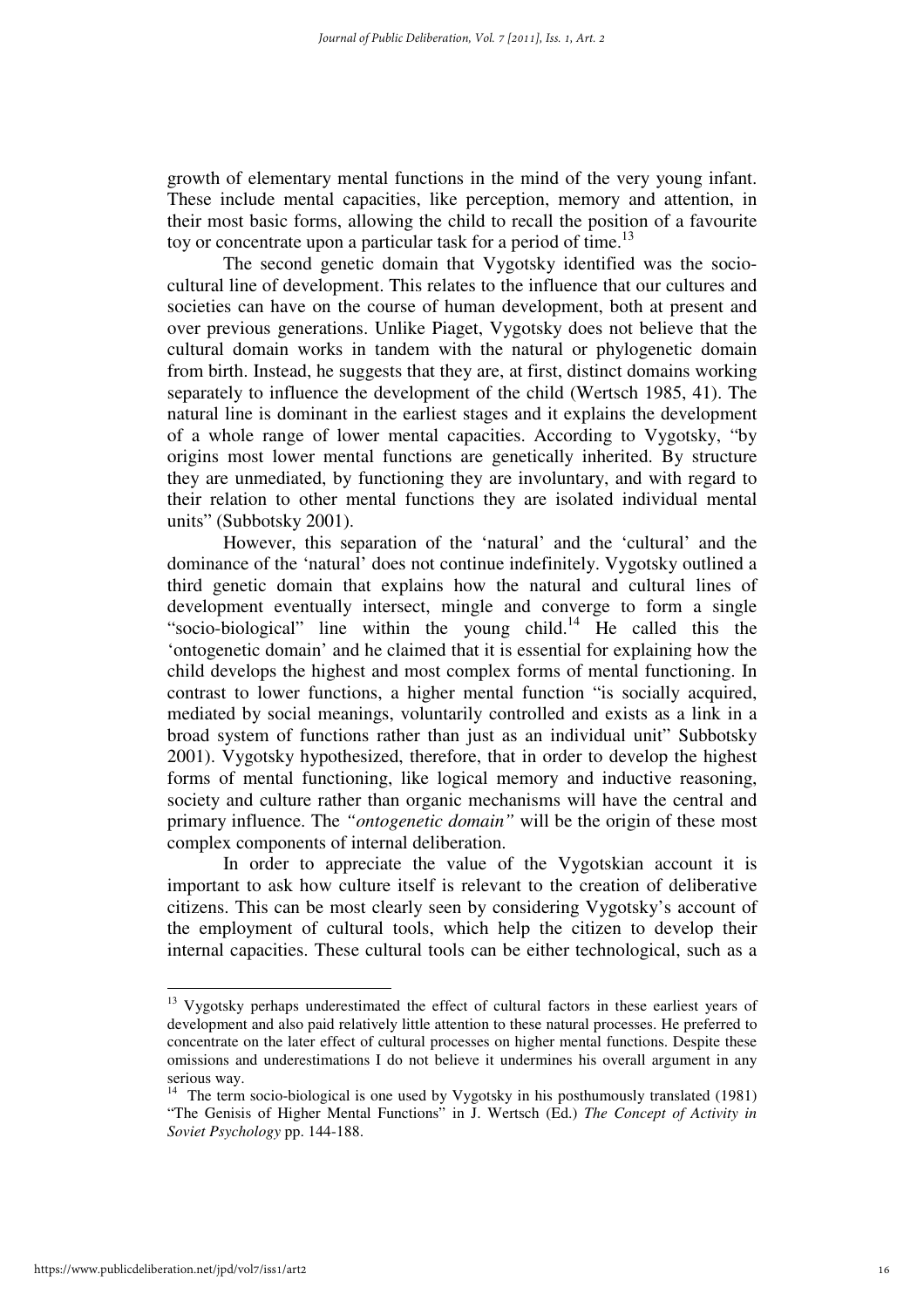computer or a plough, or psychological, such as works of art, maps, diagrams, counting systems, language, symbols and gestures. There is a key distinction between these two subcategories of tools. The former seeks to exert control externally over nature, for example, the plough might break up the soil to make it more fertile. The latter (often referred to as signs) seek to master the internal world, by enabling and ordering our thought processes. It is this psychological cultural tool, therefore, which is of particular significance in the development of the highest internal capacities and is most relevant to the development of internally competent deliberative citizens.

The sign begins as an external process that children encounter in their everyday lives. For example, they may witness the virtuous behaviour of an older peer, demonstrating signs of great humility at a time when it takes courage to back down from his convictions. They may witness a debate in which a fellow classmate displays signs of critical awareness by cutting to the heart of an issue with great skill and eloquence. Finally, they may witness an adult with highly developed emotional intelligence, managing to remain calm in the face of extreme provocation. If these various signs are celebrated by the society's culture and displayed on a regular basis, individuals may begin to internalise them and acquire the capacity to perform them. Moreover, at a later stage, the growing child may even begin to "extend the boundaries of their understanding by integrating socially elaborated symbols [signs] (such as social values and beliefs, the cumulative knowledge of their culture, and the scientifically expanded concepts of reality) into their own consciousness" (Steiner and Souberman 1978, 126) As they internalise these cultural tools, they should become increasingly capable individuals.

This cultural developmental perspective has potentially significant ramifications for deliberative democracy. If we adopt the Vygotskian account, a culture or society actively creates internally competent deliberative citizens. In this sense, children are immersed in a distinct political community with its own unique culture. They are individuated from this community by drawing on particular tools of this culture that promote deliberative behaviour. This contrasts with the Piagetian account, which suggests that children are inducted into their society - they are initially separate from it and are socialised into it over time as they participate and interact. The difference is significant: in a Vygotskian account the "true direction of the development of thinking is not from the individual to the social [as it is in Piaget], but from the social to the individual" (Vygotsky 1934, 36).

The key implication is that, on a Vygotskian account, the absence of deliberative citizens in a society is likely to be caused by that society's culture. This is important because it implies that it is the collective responsibility of the society to provide a culture that produces internally competent deliberative citizens. In the Piagetian account, the responsibility for development lies with the individual themselves – it is an 'internal' and organic process. Piaget's account encourages us to assume – often wrongly – that everyone will naturally develop into competent deliberative citizens if only we allow them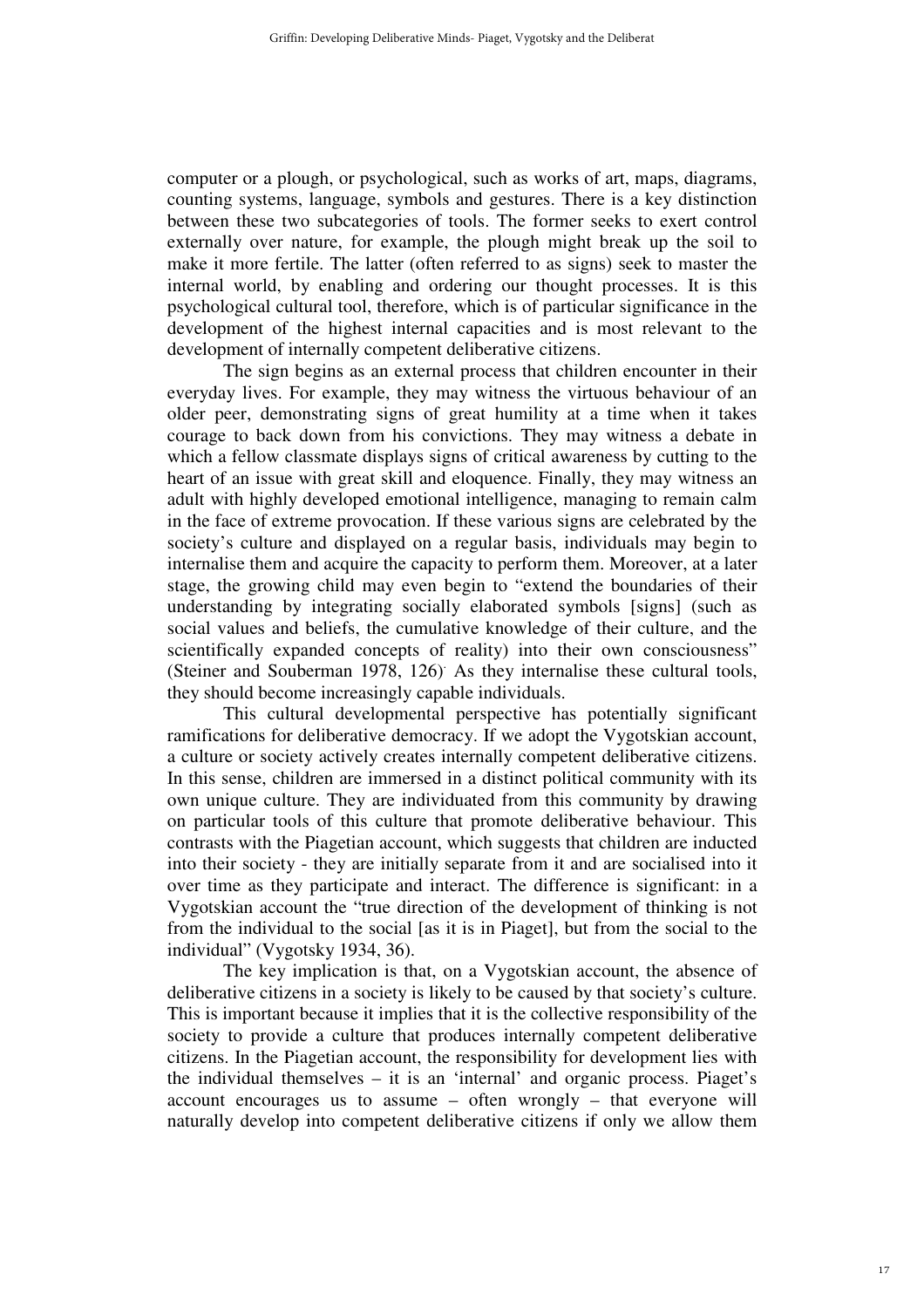the freedom to develop.

The Vygotskian approach, by inverting Piaget's account of the relationship between the individual and society and, thereby, recognising the cultural origins of our internal deliberative capacities, can provide an account of psychological development for deliberative democracy that may be more consistent with empirical accounts of the levels of competence of most contemporary democratic citizens. With a Vygotskian understanding of psychological development, we must pay attention to the cultural tools that are provided for both children and adults to ensure that our society purposefully and deliberately creates competent deliberative citizens.

However, one possible objection to relying on this cultural element is that many societies lack a strong deliberative element to their culture. This means that these deliberative elements cannot celebrated or promoted so easily and they will, therefore, be unable to rely on it to push the deliberative agenda forwards. There are two possible replies to this objection. First, it could be argued that those societies without this deliberative element to their culture are not ready to adopt deliberative institutions. Depending on one's perspective, they either require more time to develop their democratic culture or they are simply better suited to another way of organising themselves. Second, it could be argued that this cultural element need not do all of the work by itself. Instead, it could work alongside the organic element and in doing so may, in fact, bear more fruit in the long run. While both of these replies are feasible, the possibility of a dual approach (combining the best of Piaget and Vygotsky) is an interesting one that will also be relevant in the three remaining categories I explore. With this in mind I will hold judgment on the extent to which this integration is possible (or even desirable) until the conclusion of the paper.

#### *3.2. The Scope of Development: Contextualist*

Vygotsky also rejected Piaget's universalism. Instead, he suggested that the psychological development of children will always be relative and contingent upon the needs of a society in a specific time and space. The society, whether it is Marxist, liberal or traditionally conservative, will unavoidably, by conscious or unconscious reproduction, shape the capacities that are being internalised by its children. These capacities will be considered necessary functions because they will, ideally, serve the requirements of the children in meeting their future needs to function and flourish in this particular society. However, because different societies and different cultures from across history have had very different ideas about what it means to flourish, there will, of course, be a wide variation in the kinds of skills and virtues which are the focus of pedagogic reproduction. Consequently, in Vygotskian terms, there can be no universal process of development that the child could or should go through, only one that is culturally and historically specific to their contextual needs as future citizens in a particular society.

In my view, Vygotsky's account provides a more plausible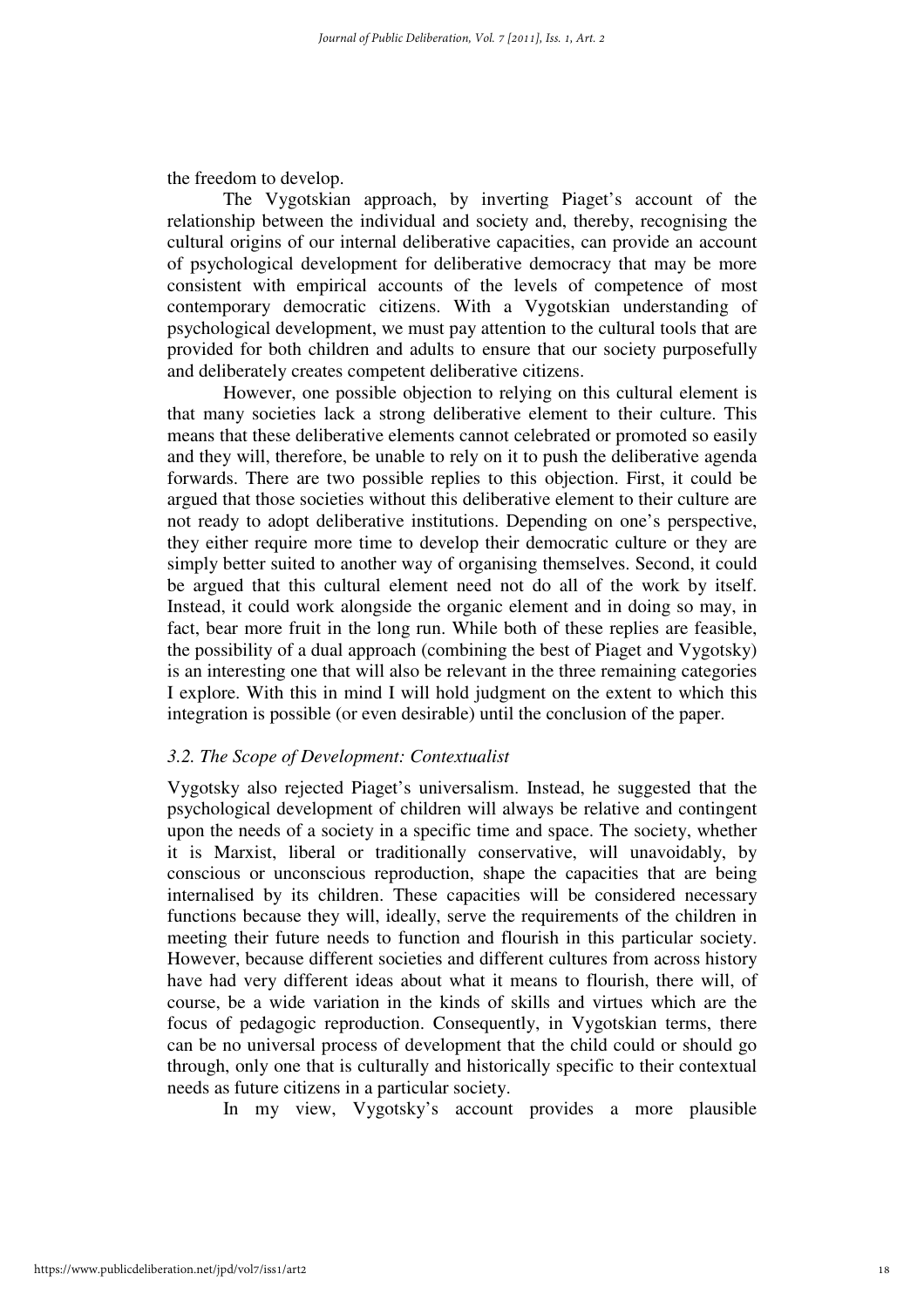understanding of psychological development, which has important implications for those interested in the practical realisation of deliberative democracy. Vygotsky's account helps us to understand the differences between individuals in different societies (and at different times). Moreover, it allows us to make more sense of the empirical evidence regarding the lack of deliberative capacities among contemporary democratic citizens while also holding out the hope that if we pay attention to the cultural context, we might be able to promote deliberative competence in future generations. Vygotsky's account encourages us to consider the specific contextual details that will encourage the development of competent deliberative citizens. It suggests that we should seek to identify deliberative characteristics in contemporary liberal democratic culture and actively promote and direct children towards these positive examples of good practice. Examples can be drawn from a society's politics, their arts, entertainment and various other sources and these can act as the basis for context-specific cultural tools. In time, these tools can help to encourage a society to actively celebrate or reaffirm the most deliberative aspects in its institutions, its laws, and in the allocation of its public funding.

#### *3.3. The Process of Development: Revolutionary*

Vygotsky suggested that, in the course of their development, the child would pass through five 'psychological ages' (Vygotsky 1984, 247).<sup>15</sup> This is essentially how citizens will develop the skills, virtues and emotional intelligence to deliberate effectively. He defined a psychological age "as a definite, relatively self-contained period of development" (Vygotsky 1934b, 192). This may, at first inspection, sound fairly similar to the Piagetian *stage* centric approach. However, Vygotsky suggested that these "ages of stability are interrupted by ages of crisis. And these latter [ages of crises] are the breaks and turning points in development, again confirming the thesis that the development of the child is a dialectical process, a process in which the transition from one stage to the next occurs not through evolution, but through revolution" (Vygotsky 1934b, 205).

An example of a revolutionary change is the sudden disruption in the third year of a child's life, where egocentric speech (thinking out loud) is internalised. An internal revolution occurs at this point when the natural and cultural lines of development merge so that the growing infant can now begin to develop their highest mental capacities. This suggests that "in the transition from one age-level to another we find the emergence of new structures that were absent in earlier periods; we can see a reorganization and alteration of the very course of development" (Vygotsky 1934, 192). Maturation does not take place by building upon what came before in a gradual manner, but occurs through a process that relies on crises and sudden transformations to create

 $\overline{a}$ <sup>15</sup> He proposed that they occurred between the ages of two months to one year old, one to three years old, three to seven years old, seven to thirteen years old and finally thirteen to seventeen years old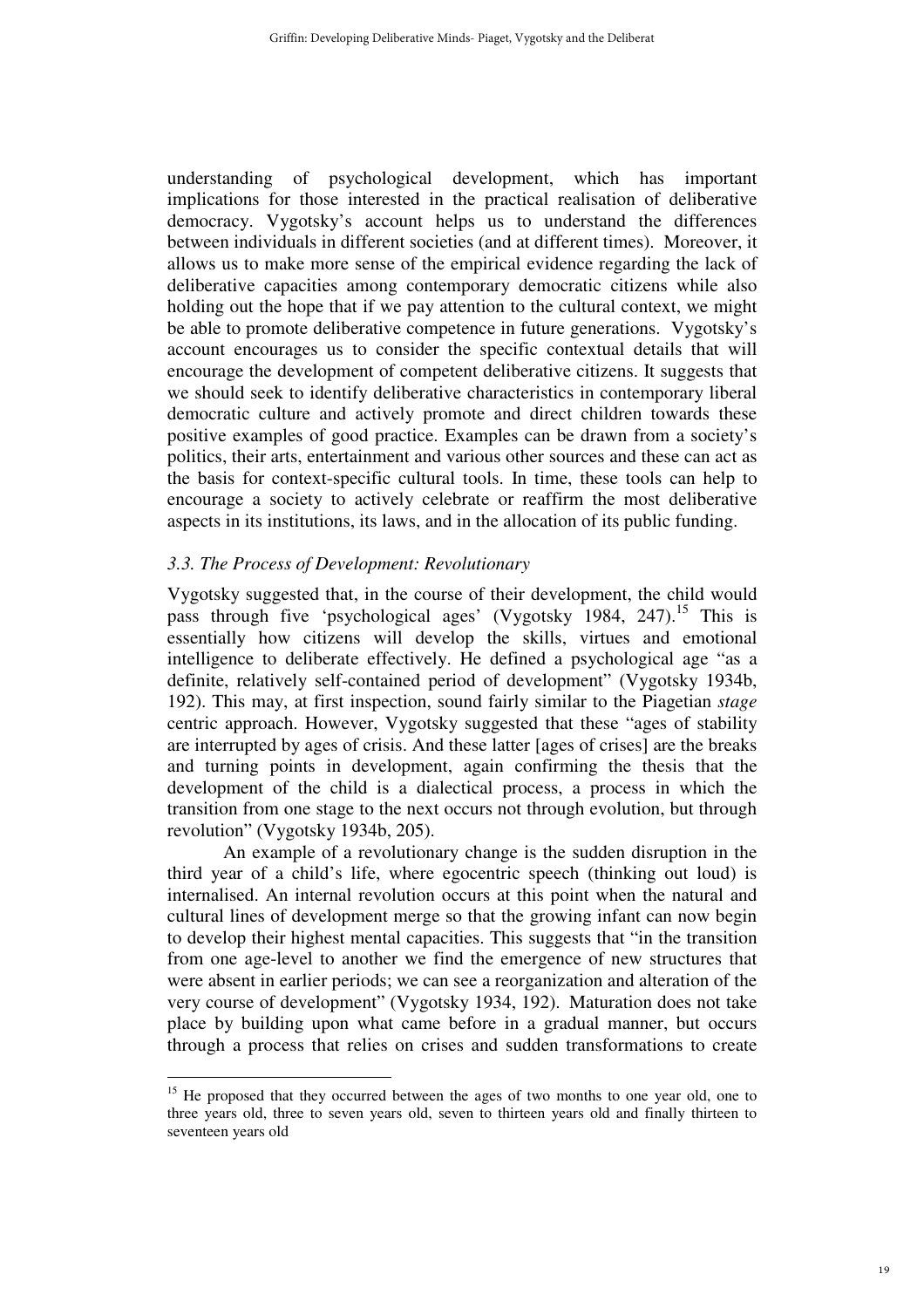entirely new planes of higher thinking.

In my view, Vygotsky's concept of 'revolutionary ages' might make a particularly useful contribution to understanding the development of the deliberative citizen. Piaget's descriptive account of various evolutionary stages encourages us to believe that citizens will gradually develop deliberative capacities in a participatory and free learning environment. However, we have seen that this assumption does not fit well with the empirical evidence regarding the general levels of deliberative competence among contemporary democratic citizens. Vygotsky's account, by contrast, recognises the importance of paying particular attention to specific social and cultural factors, which will have a 'revolutionary' effect on the development of internal deliberative capacities.

In a Vygotskian account, the development of competent deliberative citizens will be a much more complex and unsteady process, full of progressions and regressions. The creation of the internally competent deliberative citizen would rightly be considered a difficult task -something that requires active guidance and direction. This acceptance of the revolutionary ages of development would open up our understanding of how and in what ways the deliberative citizen is created. It might also allow us to accept that there are many different ways of creating internally competent deliberative citizens. Each child's development will be uniquely dependent on their own cultural and personal context and education for deliberative competence will be a complex and demanding task for any society.

#### *3.4. Techniques of Development:Mediation*

According to Vygotsky, facilitation is not the most effective way to promote development. Instead, guidance for children should come in the form of mediatory techniques. The easiest way to understand mediatory techniques is to outline a concept which Vygotsky called the 'zone of proximal development' (ZPD). The ZPD works by predicting future growth in the child by concentrating on the 'buds' of development rather than the already available 'fruits' (Vygotsky 1978, 86). In this sense, Vygotsky was not concerned with assessing the child's *current* performance in a free environment where they are unaided in a given task or test -this is representative of the facilitative approach. Instead, the mediatory approach provides the child with subtle tools (often in collaboration with older peers) which can then help to qualitatively measure what they can *potentially* achieve -the zone of proximal development. In doing so, mediation works on establishing new developments and on encouraging the growth of the various skills and virtues that citizens should possess.

The specific characteristics and the tools of the mediatory account can be recognised in Vygotsky's most famous experiments. In these experiments, Vygotsky tested the memory skills of young children. He began by providing a long list of various words that had no special relation to one another and asked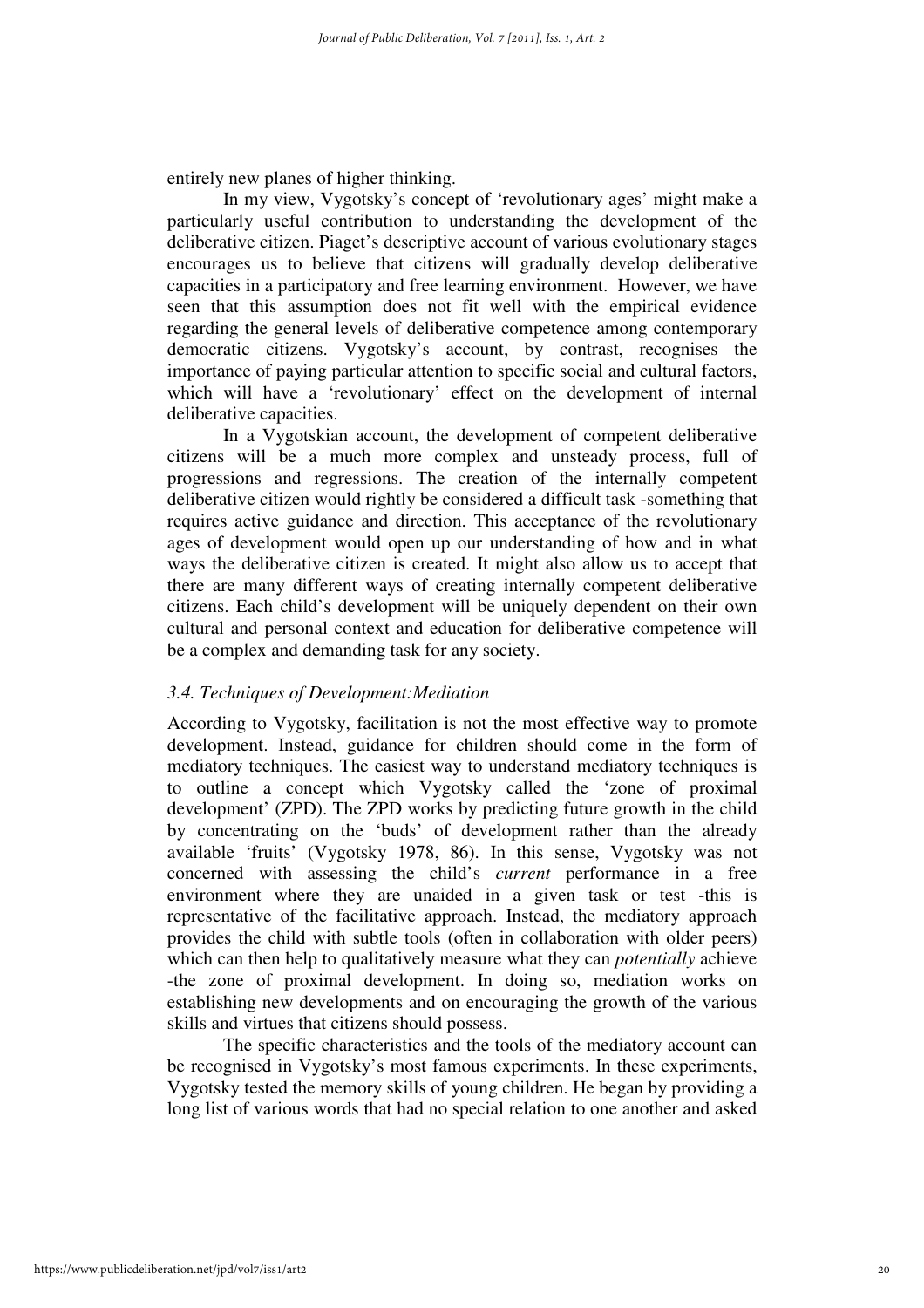the child to remember as many as possible. In this first instance, the child would usually remember very few of the words. However, Vygotsky then repeated the experiment but, this time, asked the child to draw pictorial aids that might help them to remember the various words that he had asked them to memorize. So, for instance, they could draw a bone to help them recall the appearance of "dog" on the list or perhaps even more abstract symbolic representations such as a block of cheese to remind them of "the moon".

Vygotsky found that by using these memory tools the child could remember a significantly larger proportion of the words (Daniels 1996, 203). More interestingly, however, when he repeated these experiments with adolescents and adults, he discovered that with or without these pictorial or symbolic tools to aid their memories, the results were largely the same. This pointed towards a period of development in early childhood where these tools moved from the external world, (e.g. being written or drawn on pieces of paper), to the internal world, where they became internalised or became what Vygotsky termed mnemonic systems (Vygotsky 1987, 301-311). The Vygotskian account suggests that the development of internal capacities is mediated by 'cultural tools', like symbols, pictorial aids or language more generally. The more successfully a child is socialised into a world of cultural tools, the easier it is to use techniques of mediation to develop the child's internal capacities to their full potential.

It should be made clear that mediation is not about pure instruction. It is not about telling the child the correct answer. Instead, it is about pushing or 'nudging' children further to consider *why* they hold particular positions and encouraging them to display particular skills, virtues and standards of emotional intelligence whilst considering issues.<sup>16</sup> It is also important to note that mediation is primarily external during the earliest years of a child's life. At this stage, it is usually conducted by older peers and adult teachers. However, if educated properly, this process will be internalised so that metacognitive mediation or self-regulation becomes the means by which the deliberative citizen learns to consider their own and other citizens' perspectives. This could ultimately help to undermine things like ideological dogmatism and the growing phenomenon of what Cass Sunstein calls 'information cocoons', in which groups of people no longer engage with the opposite side of the debate or critically reflect upon their own positions (Sunstein 2008, 9).

Vygotsky's account of mediation has much to offer a theory of deliberative democracy. It emphasises the importance of purposefully designing educational interventions –or mediatory tools- that promote internal

<sup>&</sup>lt;sup>16</sup> The term nudging is a reference to the work of Cass Sunstein and Richard Thaler as well as their wider philosophy of libertarian paternalism. See Sunstein, C. (2001) *Republic.com*; Thaler, R.H. and Sunstein, C. (2009) *Nudge*. I have explored the connected between Vygotsky and Republicanism elsewhere, see Griffin, M. (2012) 'Culture, Community and Cognition: A Vygotskian Foundation for a Republican Deliberative Approach' *Studies in Marxism*, Forthcoming.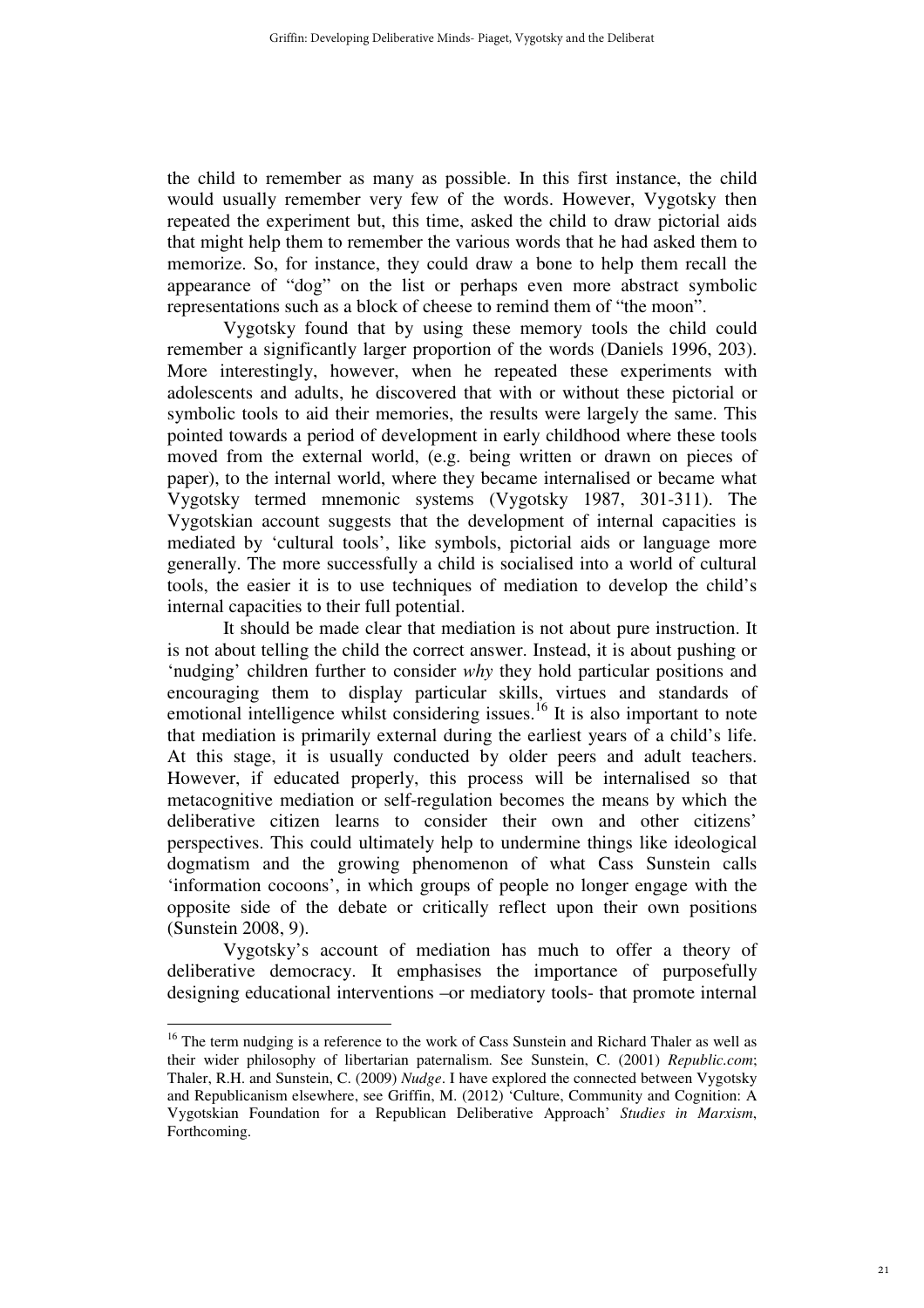deliberative capacities. This is an essential element of a theory of deliberative democracy if we actually want to create deliberative citizens who can participate effectively in deliberative arenas. If we make the decision (as a political community) to endorse mediation, it allows us to utilise cultural tools and implement policies that encourage this deliberative model of thinking both in the classroom and beyond in to society. For example, we can begin by proposing examples of good deliberative practice for children to emulate and aspire towards, highlighting great thinkers, films or artists that represent or exemplify internal deliberative capacities in different ways. We can also redirect public funding to support art projects and community groups that incorporate, celebrate and reaffirm these essential characteristics.

With a Piagetian facilitative model of psychological development, we may hope that citizens develop into internally competent deliberative citizens without recourse to such direct intervention. Those who adopt the facilitative model may be concerned to avoid alienating those groups and individuals who refuse to think deliberatively or who consider deliberative thinking incompatible with their ways of life. The adherents of the facilitative model may prefer to assume that, in the right environment, the development of deliberative capacities will happen quite naturally and those who fail to develop those capacities or reject their importance will be in the minority. However, this kind of optimistic adherence to the facilitative model is too passive. The empirical evidence of contemporary democratic societies does not support this kind of optimism. If we want to make deliberative democracy real, we will need to integrate a mediatory approach to educating children and creating internally competent deliberative citizens.

#### *Conclusion*

The Piagetian account of development has been extremely influential in the deliberative democracy literature. It has been either explicitly or implicitly assumed by the majority of theorists working in this area. However, in this paper, I have suggested that this account of psychological development is not the most appropriate for a practical account of deliberative democracy. Considered alone, it encourages a complacent approach to the development of internally competent deliberative citizens, and coupled with the empirical evidence it leads to a worrying practical reality for deliberative democracy. In response, I have contrasted the Piagetian account of psychological development with a Vygotskian account and I have argued that the latter account's features provide a novel and illuminating way of thinking about educating deliberative citizens. To conclude, I will now briefly restate the key differences between these accounts and tentatively suggest how they could be used as a new foundation for deliberative democracy.

The first difference concerns the organic and the cultural elements of these accounts. The former of these encourages deliberative democrats to believe that the development of internal capacities will happen quite naturally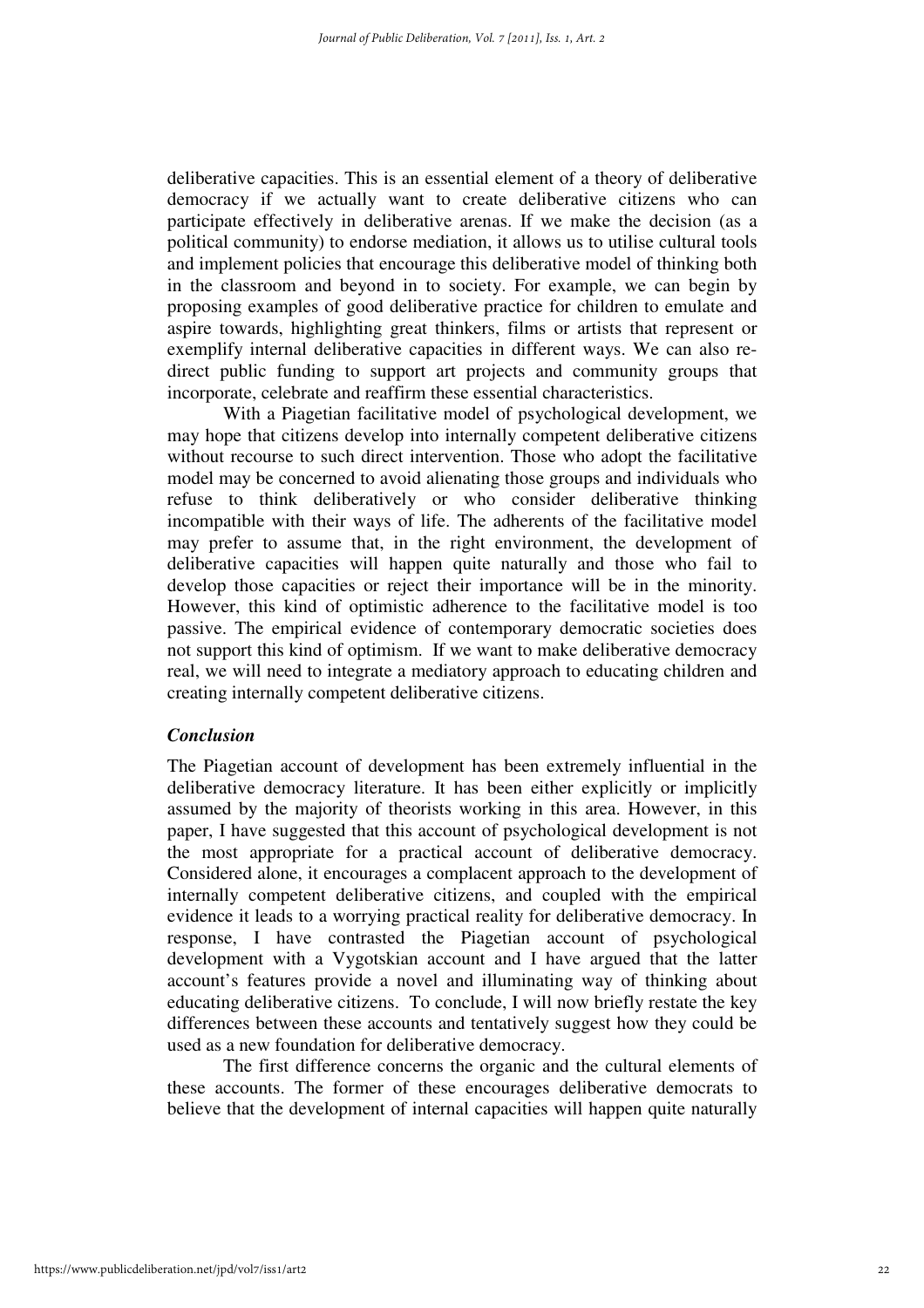over the course of a child's life. It also leads to an optimistic assumption that the child will be appropriately socialised into a deliberative model of decisionmaking as they participate with others in their society.

Instead, this article claims that communities must play a larger role by identifying cultural tools that can act as the driving force in the individuation of internally competent deliberative citizens. This shift places the onus on deliberative democrats to seek to create competent deliberative citizens rather than following the assumption that children will naturally develop these higher capacities. Nevertheless, this organic approach can still be considered valuable. It remains the central mechanism in the development of lower capacities and where deliberative culture may be lacking, it is useful to rely (but not rest) upon the belief that man at a basic level is deliberative in nature. The problem is that without a supportive culture this belief will not be translated into the types of individual and collective behaviours that deliberative democracy relies upon.

The second difference between these two accounts is the universal and contextual elements. I suggested that Piagetian universalism encouraged deliberative democrats to assume that all children go through the same general pattern of development regardless of their circumstances. I suggested that the Vygotskian account could provide a contextual analysis of development by accepting that the internally competent deliberative citizen is the product of a particular time and place. However, this should not lead us to a relativistic position. A distinct set of deliberative skills and virtues are still being defended as universally valuable. Instead, it leads us to appreciate the context in which individuals are developed and to recognise that it will shape the precise nature of these capacities as well as techniques which are best suited to their development. In many respects, Vygotsky further enhances a language through which a 'contextual universalist' approach to development can be elaborated.<sup>17</sup> This could be valuable to a number of theorists who approach deliberative democracy in this way.

The third difference concerns the evolutionary and revolutionary aspects of the Piagetian and Vygotskian accounts. The central flaw of the former approach is that there is no consideration of crises or regression in the child's maturation; it is simply a description of how they develop in incremental stages. I claimed that this model has encouraged deliberative democrats to assume that development is not only a smooth process but one that requires little explanation. In response, I considered an alternative, which suggests that development in children is a variable process full of sudden changes, regressions and progressions that need specifically tailored action to ensure that individuals develop to their full potential. Consequently, whilst Piaget's approach may be valuable in describing the emergence of lower capacities in human beings, it is the Vygotskian approach which seems to offer

 $\overline{a}$  $17$  Writers like G.H Mead also provide a central contribution to this language. See G.H. Mead (1934) *Mind, Self and Society*.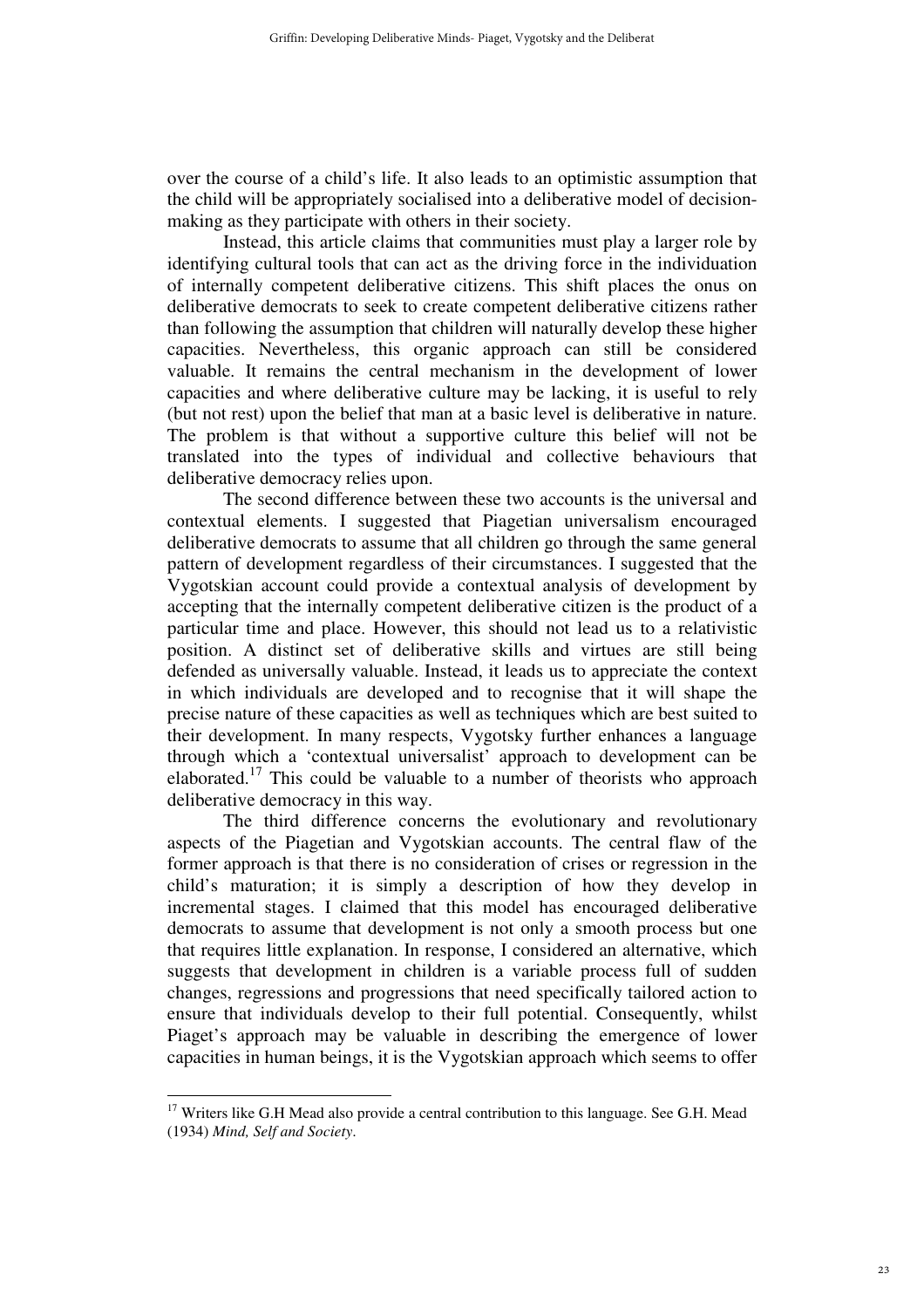a more realistic and convincing account of how complex deliberative skills and virtues will be developed.

The fourth, and final, difference between these two accounts is possibly the most fundamental and involves the facilitative and mediatory characteristics. In the paper I explained how this free developmental perspective encourages deliberative democrats to adopt a laissez-faire attitude towards education rather than developing direct methods of cultivating deliberative citizens. With this in mind, I introduced Vygotsky's mediatory techniques, which utilise cultural tools and can be employed by older peers and adults to help the child develop their internal capacities and fulfil their potential.

Deliberative democrats have clearly neglected the mediatory aspect of development. Nevertheless, this does not mean that it alone should (and could) provide us with deliberative citizens. There will be situations and contexts where cultural mediation is able to develop citizens' skills and virtues in a way that organic facilitation simply cannot. Similarly though, there will be times when cultural mediation finds itself limited by other external or internal circumstances. In these situations it will be necessary to rely on the design of deliberative institutions and the innate capacities of individuals so that development can be facilitated with less direct methods. In this respect, although mediation is important and undervalued by deliberative theorists, to concentrate solely upon it and its qualities may limit the developmental opportunities of citizens. To do so would, in fact, leave a deliberative account just as guilty as those accounts who endorse only a Piagetian-facilitative approach. Instead, mediation should be seen as yet another dimension to developing deliberative minds- a dimension that has so far been given far too little attention and in the future must be taken much more seriously.

#### *References*

- Arrow, K.J. *Social Choice and Individual Values*  $2^{nd} Ed$ . New Haven: Yale University Press, 1963.
- Baldwin, J.M. *Mental Development in the Child and the Race* New York: Macmillan & Co, 1895.
- Baldwin, J.M. *Social and Ethical Interpretations in Mental Development* Bibliolife, 1888.
- Baldwin, J.M. "A New Factor in Evolution" in R.K Belew and M. Mitchell (Eds.) (1996) *Adapting Individuals in Evolving Populations*, New York: Perseus Books, 1996 [1896], pp. 59-80.
- Barrett, P., P. Gautrey, S. Herbert, & D. Kohn, (eds.) *Charles Darwin's Notebooks 1836-1844,* Cambridge: Cambridge University Press, 2009.
- Benhabib, S. "Toward a Deliberative Model of Democratic Legitimacy" In S. Benhabib (ed.) *Democracy and Difference* pp. 67- 95. New Jersey: Princeton University Press, 1996.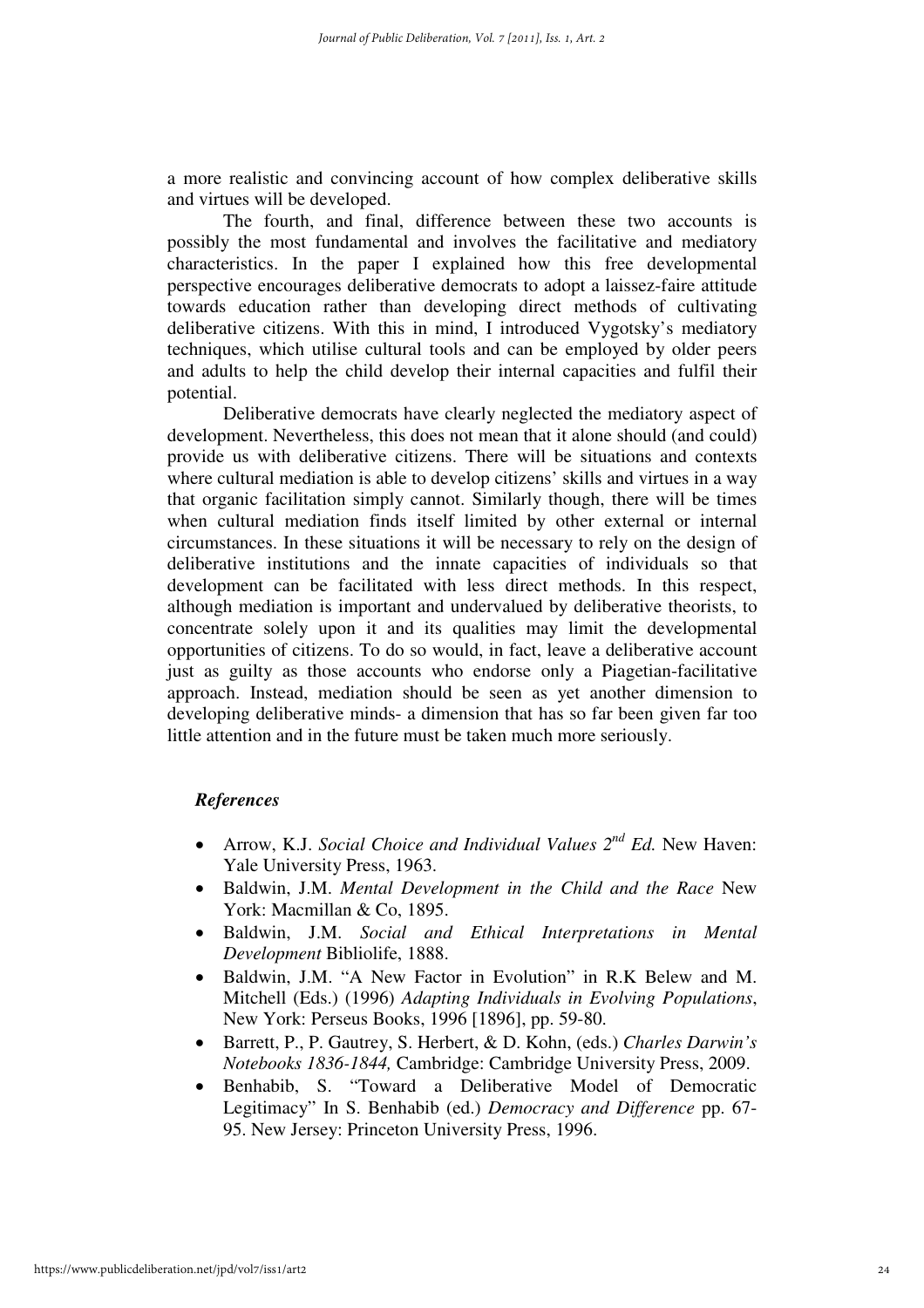- Bohman, J. *Public Deliberation: Pluralism, Complexity and Democracy* Massachusetts: MIT Press, 1995.
- Bornstein, M. & M. Lamb, *Developmental Psychology: An Advanced Textbook* New Jersey: Lawrence Earlbaum, 1999.
- Bourdieu, P. (1973) "Cultural Reproduction and Social Reproduction" in R. Brown (Ed.) *Knowledge, Education and Cultural Change: Papers on the Culture of Sociology Education*, London: Tavistock, 1973, pp. 71-112,
- Brainerd, C. J. *Piaget's theory of intelligence*, New jersey: Prentice Hall, 1978.
- Brennan, S. & R. Noggle, "Rawls' Neglected Childhood" in V. Dawson & C. Wolf (eds.) *The Idea of Political Liberalism*, Boston: Rowman and Littlefield, 2000, pp. 46-72.
- Broughton, J.M. "Piaget's structural developmental psychology: IV. Knowledge without a self and without history" *Human Development*, Volume 24, 1981, pp. 320-346.
- Bukatko, D. & M.W. Daehler, *Child Development- A Thematic Approach 2nd ed.*, Boston: Houghton Mifflin, 1995.
- Cahan, E.D. "The genetic psychologies of James Mark Baldwin and Jean Piaget" *Developmental Psychology,* Volume 20, 1984, pp. 128- 135.
- Christiano, T. "The Significance of Public Deliberation" in W. Rehg and J. Bohman Ed. *Deliberative Democracy: Essays on Reason and Politics*, Massachusetts: MIT Press, 1995, pp. 243-279.
- Cohen, J. "Deliberation and Democratic Legitimacy" In A. Hamlin and P. Pettit (Eds.) *The Good Polity*, New York: Blackwell, 1989, pp. 17- 34.
- Daniels, H. *An Introduction to Vygotsky*, New York: Routledge, 1996.
- Delli Carpini, M.X. & S. Keeter, "Measuring Political Knowledge: Putting Things First" *American Journal of Political Science*, Volume 37, 1991, pp. 1179-1206.
- Delli Carpini, M. and Keeter, S. *What Americans Know about Politics and Why it Matters*, New Haven: Yale University Press, 1997.
- Duncan, R.M. "Piaget and Vygotsky Revisited: Dialogue or Assimilation" *Developmental review*, Volume 15, 1995, pp. 458-472.
- Freeman, S. *Rawls*, Oxford: Routledge, 2007.
- Glasersfeld, E. "Learning and Adaptation in Constructivism" in L. Smith (Ed.) *Critical Readings on Piaget*, New York: Routledge, 1996, pp. 22-27.
- Goodin, R. *Reflective Democracy,* Oxford: Oxford University Press, 2003.
- Griffin, M. (2011) 'Culture, Community and Cognition: A Vygotskian Foundation for a Republican Approach to Deliberative Democracy', *Studies in Marxism*, Forthcoming.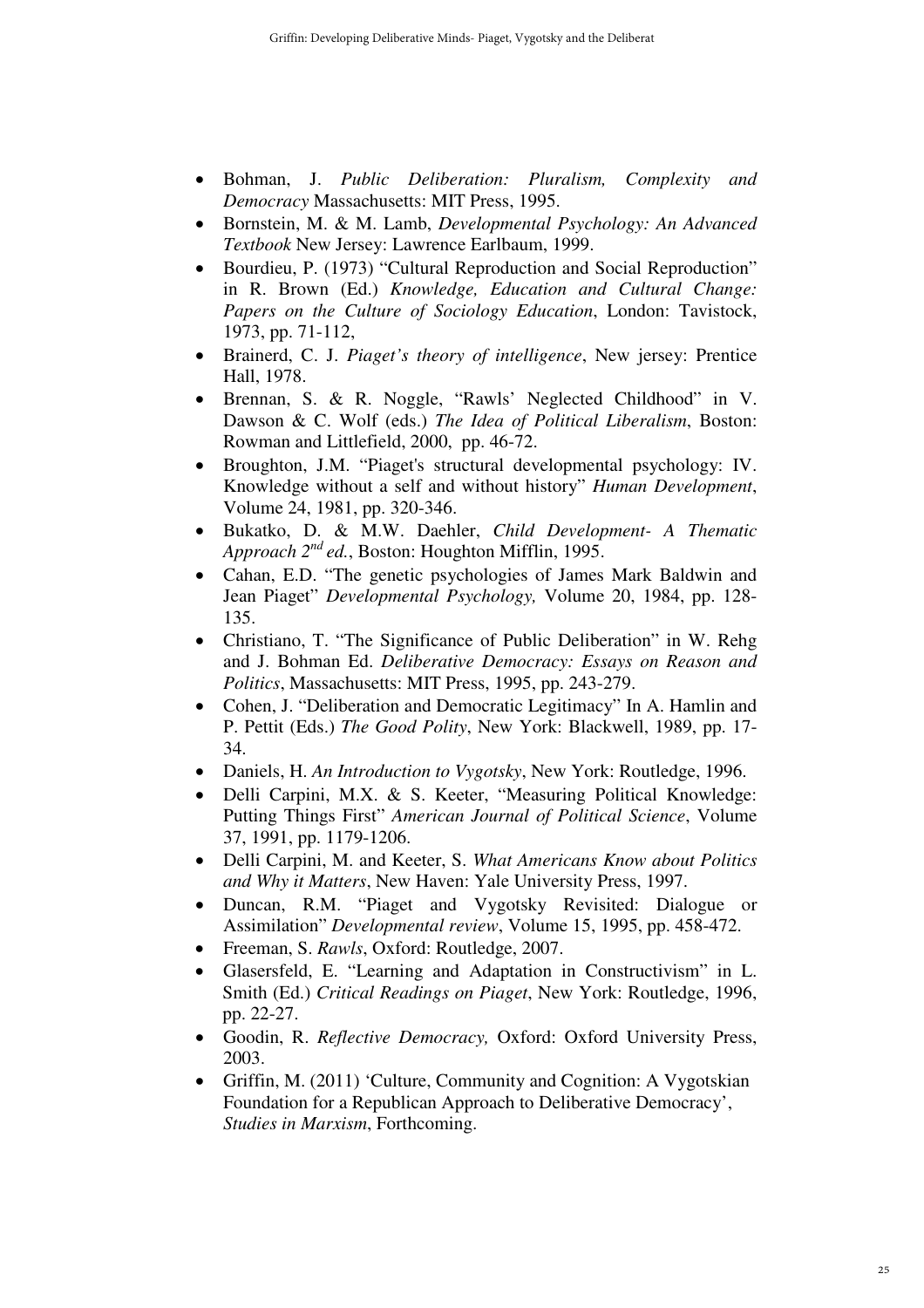- Gutmann, A. & D. Thompson, *Democracy and Disagreement*, New Jersey: Harvard University Press, 1996.
- Gutmann, A. *Democratic Education*, New Jersey: Princeton University Press, 1999.
- Habermas, J. *Communication and the Evolution of Society* Boston: Beacon Press, 1976.
- Habermas, J. *Between Facts and Norms,* Massachusetts: MIT Press, 1995.
- Hall, G.S. "The Contents of Children's Minds" *Princeton Review*, Volume 11, 1883, pp. 249-272.
- Ingram, D. *Habermas and the Dialectic of Reason*, New Haven: Yale University Press, 1986.
- Kitchener, R.F "Jean Piaget: The Unknown Sociologist?" in L. Smith (Ed.) *Critical Readings on Piaget*, pp. 28-51, London: Routledge, 1996.
- Kohlberg, L. *Essays on Moral Development Volume One: The Philosophy of Moral Development,* New York: Harper and Row, 1981.
- Krause, S. *Civil Passions: Moral Sentiment and Democratic Deliberation* New Jersey: Princeton University Press, 2008.
- Lerner, R.M. *Concepts and Theories of Human Development*, New Jersey: Lawrence Earlbaum, 2001.
- Lin, S. (2002) *Piaget's Developmental Stages* in B. Hoffmann (Ed.) *Encyclopaedia of Educational Technology* accessed from http://northernlights.vsc.edu/leveli\_syllabus/resources/Module4Piagets DevelopmentalStages.pdf, accessed on 22<sup>nd</sup> July 2010.
- Lourenco, O. & A. Machado, "In Defense of Piaget's Theory: A Reply to Ten Common Criticisms" *Psychological Review*, Volume 103, Number 1, 1995, pp. 143-150.
- Mead, G.H. *Mind, Self and Society: From the Standpoint of a Social Behaviourist*, Chicago: Chicago University Press, 1934.
- Murray, F. "Learning and Development Through Social Interaction and Conflict: A Challenge to Social Learning Theory" in L. Liben (Ed.) *Piaget and the Foundations of Knowledge*, Chicago: University of Chicago Press, 1983, pp. 233-247.
- Pavlov, I. *Conditional Reflexes,* New York: Dover Publications, 1927.
- Piaget, J. *The Language and Thought of the Child,* London: Routledge, 1926.
- Piaget, J. *Judgment and Reasoning in the Child* New York: Harcourt, 1928.
- Piaget, J. *The Origins of Intelligence in the Child* London: Routledge, 1952.
- Piaget, J. *The Construction of Reality in the Child* London: Routledge, 1954.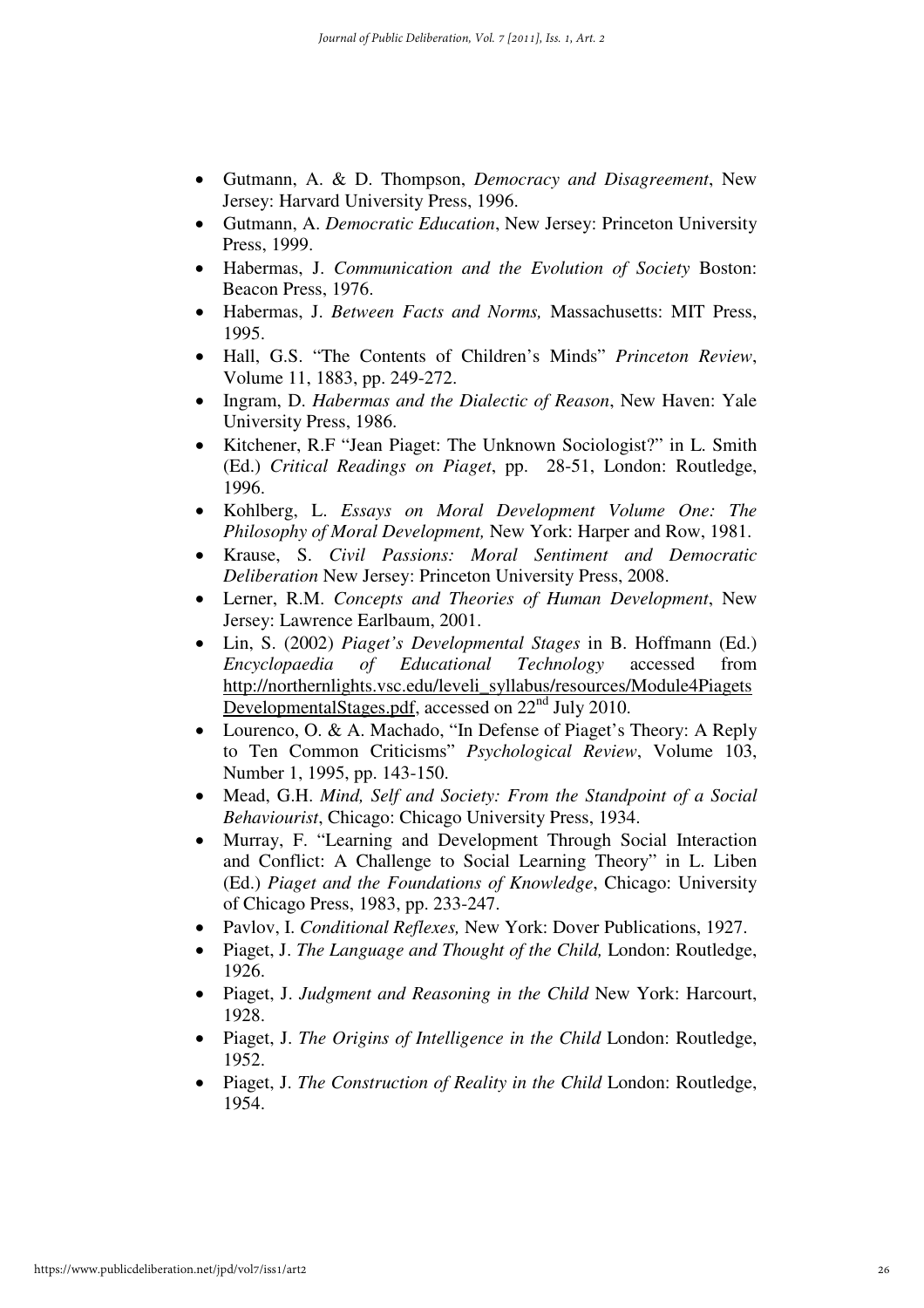- Piaget, J. [1962] "The Stages of Intellectual Development of the Child" in P. Barnes, J. Oates, J. Chapman and L. Victor (Eds.) Personality, Development and Learning: A Reader, London: Hodder Arnold, 1994.
- Piaget, J. *The Psychology of Intelligence*, New York: Routledge, 1963.
- Piaget, J. *The Moral Judgment of the Child*, London: Routledge, 1965.
- Piaget, J. *Genetic Epistemology*, New York: W.W. Norton Co, 1970.
- Piaget, J. *Biology and Knowledge: An Essay on the Relations Between Organic Relations and Cognitive Processes,* Edinburgh: Edinburgh University Press, 1972.
- Piaget, J. *The Equilibriation of Cognitive Structures*, Chicago: University of Chicago Press, 1985.
- Piaget, J. and Inhelder, B. *The Psychology of the Child*, New York: Basic Books, 1969.
- Plomin, J., J.C. De Fries, G.E. McClearn, and P. McGuffin, *Behavioural Genetics 4th ed.*, New York: W.H. Freeman, 2001.
- Posner, R. *Law, Pragmatism and Democracy* Massachusetts: Harvard University Press, 2003.
- Raskin, J. D. 'Constructivism in psychology: Personal construct psychology, radical constructivism, and social constructionism' American Communication Journal, Volume 5, Issue 3, 2002.
- Rawls, J. *A Theory of Justice* Massachusetts: Harvard University Press, 1971.
- Riker, W. "The Political Psychology of Rational Choice Theory" Political Psychology, Volume 16, Number 1, 1995, pp. 23-44.
- Roid, G.H. & R.A. Barram, *Essentials of Stanford Binet Intelligence Scales*, New York: John Wiley and Sons, 2004.
- Rosenberg, S., D. Ward, & S. Chilton *Political Reasoning and Cognition: A Piagetian View*, North Carolina: Duke University Press, 1988.
- Rosenberg, S. ed. *Deliberation, Participation and Democracy: Can the People Govern?* Palgrave Macmillan: New York, 2007.
- Rousseau, J. *Emile*, Bibliobazaar, 2008, [1782].
- Schmid, M. "Habermas' Theory of Social Evolution" in J. B. Thompson and D. Held ed. *Habermas: Critical Debates*, pp. 162–80, London: Macmillan, 1982.
- Simon-Silver, C. "In Pre-humans, Weaker Jaw Muscles, Bigger Brain" *Genome News Network* http://www.genomenewsnetwork.org/articles/2004/03/25/prehumans.p hp
- Smith, L. *Critical Readings on Piaget* London: Routledge, 1996.
- Skinner, B.F. "Two Types of Conditioned Reflex and a Pseudo Type" *Journal of General Psychology*, Volume 12, 1935, pp. 66-77.
- Smeldsund, J. "The Concept of Correlation in Adults," *Scandinavian Journal of Psychology*, Volume 4, pp. 165–73, 1963.